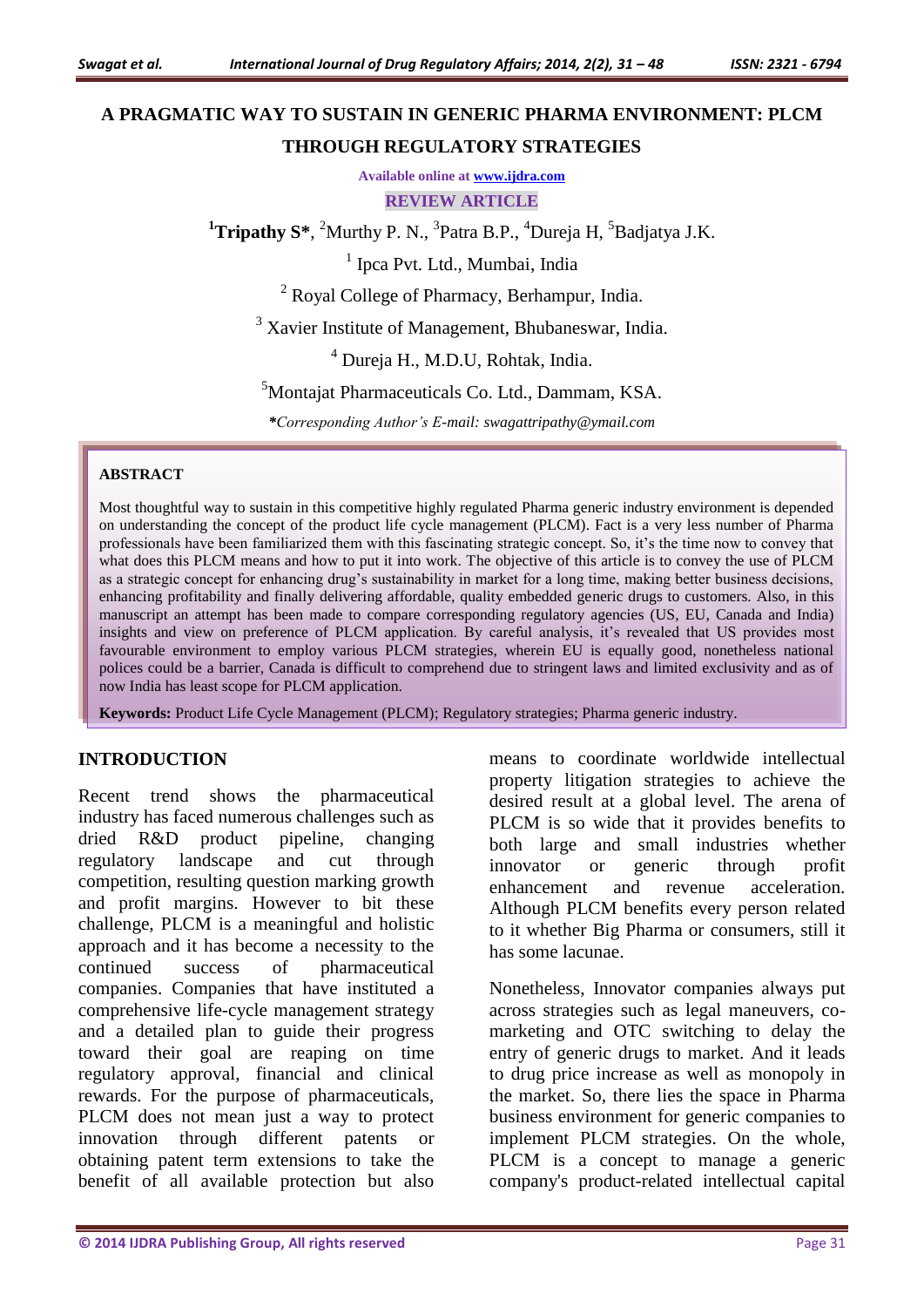starting from its initial conception to retirement and a boom for generic industry for early and healthy entry. Thus, the present manuscript highlights how the tailor made PLCM strategies for generic Pharma industries would be beneficial for both the company and the consumer.

### **BACKGROUND AND RATIONALE**

### **Lifecycle Management for Generic Drug**

Since, the pharmaceutical regulatory process surrounding drug development is fragmented due to differences in approaches of the innovator or branded manufacturers and the generic drug manufacturers, their PLCM strategies are different too. In case of a generic moiety, the target should be defined early in development with an aim to access market before other generics based on the properties of the drug substance, characterization of the Reference Listed Drug (RLD) product and consideration of the RLD label and intended patient population. Throughout the product lifecycle, the manufacturing process performance should be monitored to ensure that it is working as anticipated to deliver the desired product quality attributes. Process stability and process capability should be measured and evaluated. In case, if any undesired process variability is detected, appropriate actions will be taken to correct, anticipate, and prevent future problems so that the process remains in control. The additional knowledge gained during routine manufacturing will be utilized for adjustment of process parameters as part of the continual improvement of the drug product and should be notified as a commitment to the regulatory agency. (1, 2)

### **EARLY STAGE LIFECYCLE MANAGE-MENT**

During development of a generic drug following objectives should be taken into consideration:

 To define commercial manufacturing process based on knowledge gained through development and scale up activities

and to develop a strategy for process control

- To evaluate if the process is capable of reproducible commercial manufacturing and to make continual assurance that the process remains in a state of control (the validated state) during commercial manufacture
- To get the newly developed product to the market place on time (2)

To achieve these goals following strategies should be considered:

- Approach to early submission
- Approach to quality submission
- Patent litigation

**Approach to early submission**: Most generic companies work to similar development timelines as originators—typically around 8–10 years. They start with a product targeting process i.e. actively examining drugs for future development as soon as they've been approved or launched or sometimes even while they're in phase III clinical development. It all depends on the anticipated commercial potential of the compound, the readiness of a reliable source of the generic API, patent protection and exclusivities. At last, 2 years before patent expiry, most generic companies are ready to begin production and distribution the moment the originator's time is up. (3) Thus, use of IT based tools and eCTD (electronic common technical document) would be a helpful hand to them to shorten the drug development and approval time. ICH guidelines for eCTD submissions are well accepted by US, EU and Canada. (4, 5)

**Approach to quality submission**: A QbD approach is extremely helpful to achieve pharmaceutical quality. In this context, pharmaceutical quality means that consumers will receive a product free from contamination that will reproducibly deliver the therapeutic benefit promised in the label. (6) However, Question based Review (QbR) is more relevant for generic submission than QbD based development as generic submission requires less stability data for submission. QbD is more significant during post approval phase. (7) In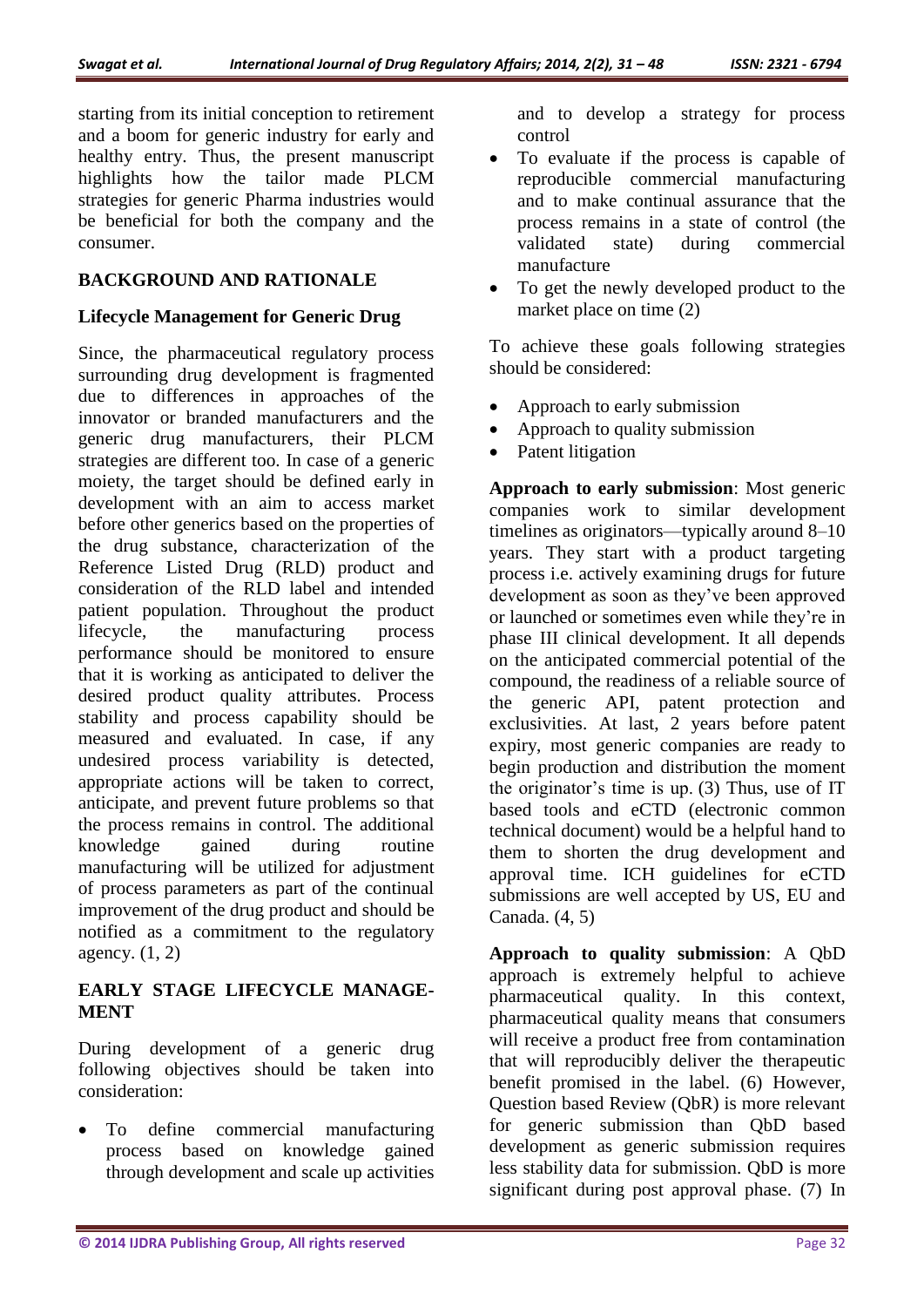US, the Office of Generic Drugs (OGD) is developing a QbR for its Chemistry, Manufacturing, and Controls (CMC) evaluation of ANDAs (Abbreviated new drug application) that is focused on critical pharmaceutical quality attributes with a goal to ensure that the generic product is appropriately designed (a pharmaceutical equivalent to the RLD) and that sponsors have methods and controls in place for the manufacture, processing, and packaging of a drug that are adequate for assuring and preserving the identity, strength, quality, and purity of the proposed drug product. (2, 6)

**Patent litigation**: Now-a-days, the validity of patents is being challenged frequently to allow launch of generic molecules before patent expiration. In case of innovators, the patent litigation comes under late lifecycle management approaches. On other hand, the generic drug manufacturers use it as early lifecycle management strategy as the generic drug approval is unresolved until the settlement of litigation. Thus, litigation has become an accepted and necessary part of business models for R&D based pharmaceutical companies. (8) Patent infringement actions often end up in settlements. Patent litigation settlements are extremely rewarding as they may result in a complete foreclosure of the market for generics manufacturers. (9)

By using patent strategy, how generic drug manufacturers are taking privilege with respect to USA, Canada, EU and India pharmaceutical competitive environment has been discussed below:

**US**: As per the Hatch-Waxman Act, the ANDA filer should give one of the following patent certifications: Paragraph I Certification, where the generic applicant certifies that there are no patents listed in the Orange Book; Paragraph II Certification, that any listed patents have previously expired and it may enter the marketplace immediately upon FDA approval; Paragraph III Certification, where the applicant certifies that any listed patent has not yet expired but will expire on a particular date, the FDA may approve the ANDA and make it effective as of the patent expiration date and Paragraph IV Certification, where the applicant for generic approval intends to market the drug prior to expiration of any patent(s) listed in the Orange Book, it makes a certification that, in its opinion, the patent(s) are not infringed or are invalid, and it notifies the NDA holder and patent owner accordingly. The Para IV filing of Hatch-Waxman Act provides a unique approach for filing an ANDA in order to enter the market before the expiry of innovator patent. This Para IV filing allows the applicant to file an ANDA and to notify the original patent holder that all the applicable patents are invalid or not infringed. On action brought by innovator, FDA approval is suspended until the date of court's decision or up to 30 months. If the decision is in favour of patent owner, the approval is suspended until the expiry of patent. (9, 10) In US, most patent litigation settlements contain exclusionary payment features by which the innovator offers payment to the generics manufacturer in exchange for the generic not entering the market, if it obtains marketing authorization so that the 180-day period (uniquely provided in US) does not begin to run. (11)

**EU**: Even though the EU regulatory framework does not contain provisions similar to US, innovators file or threaten to file patent infringement claims against their generic competitors to prevent or delay generic entry. Between 2000 and 2007, originator and generic companies engaged, out of court, in at least 1,300 patent-related contacts and disputes concerning the launch of generic products. However, generic companies won the majority of cases in which a final judgment was given (62%). The settlements, including agreements involving reverse payments, increasingly occur in Europe as well. (9, 11, 12)

**Canada**: The PMNOC (The Patented Medicines Notice of Compliance) Regulations have provisions to the United States Hatch-Waxman regime. The generic must have a pending drug submission before it can serve a notice of allegation on an innovator. Upon receiving a notice of allegation, an innovator may challenge the allegations by commencing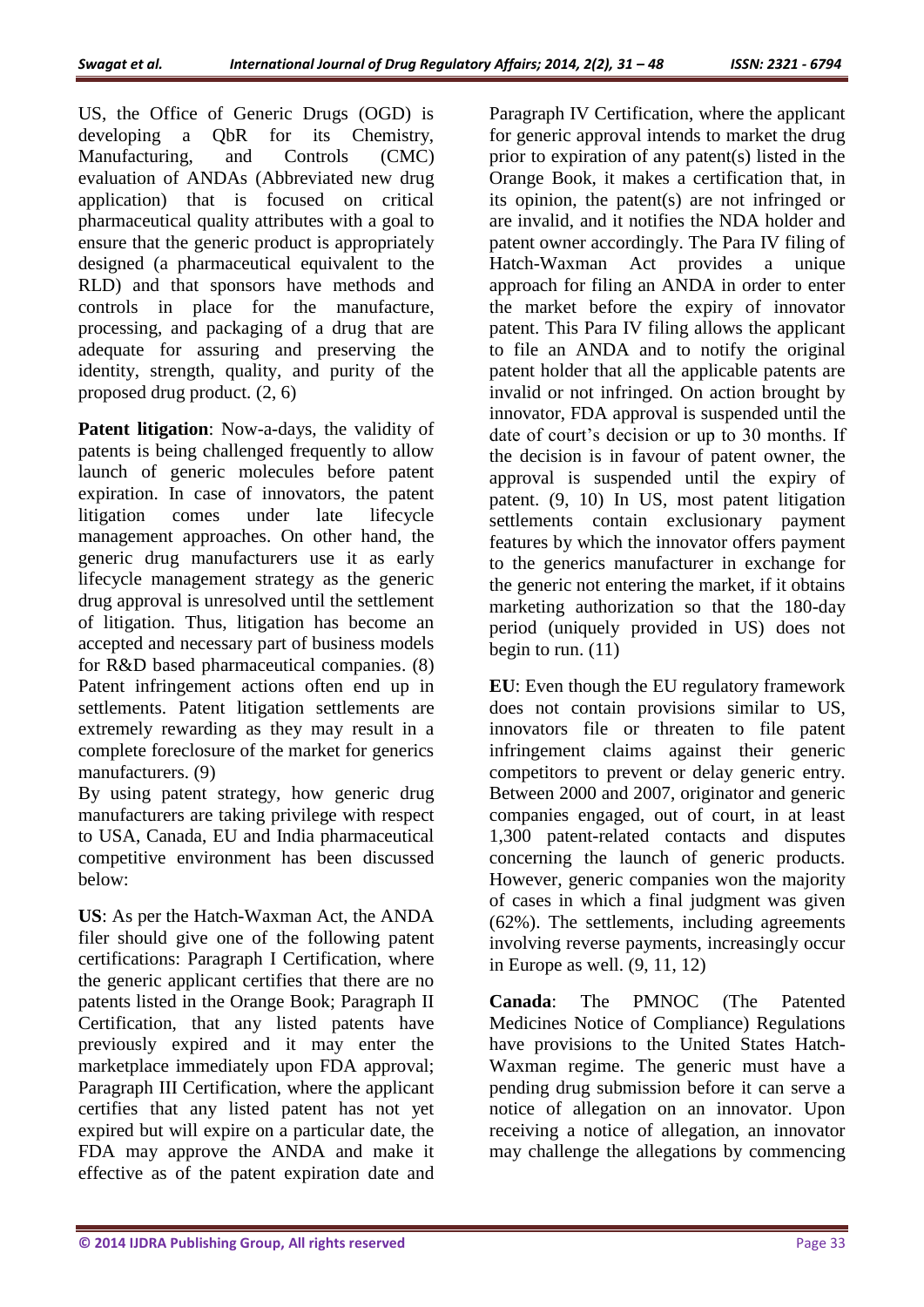a Court proceeding and automatically impose a statutory stay of up to 24 months. (13)

**India**: Due to lack of patent linkage (the practice of linking drug marketing approval to the status of the patent of the originator's product and not allowing the grant of marketing approval to any third party prior to the expiration of the patent term, unless consented to by the patent owner), Indian courts never had as much patent litigation as the American and English courts had. (14) Nevertheless, patent litigation in India has grown owing to better laws and improving registration facilities. Indian firms are taking the patent disputes to courts, as was and is very common in the United States. Post-WTO, Indian law has been amended and patent protection has become stronger. The courts play a very important role in resolving the disputes and interpreting the law. There is, however, a need to expedite the process of resolution of such disputes. (15)

### **LATE STAGE LIFECYCLE MANAGE - MENT**

Upon approval, the drug product is validated using the lifecycle approach that employs making validation guidance throughout the drug product lifecycle to demonstrate that utilities and equipment are suitable for their intended use and perform properly.

During the commercial phase, the objectives are altered as follows:

- To monitor the manufacturing process performance based on additional knowledge gained during routine manufacturing
- To optimize the product on risk-based decision by modifying drug substance, manufacturing process etc.

In order to achieve these goals following strategies should be considered:

- Bringing out various post approval changes
- Modification in the drug product
- Collaboration with the branded drug manufacturer

How above listed strategies can be implemented in different countries are described below:

**Bringing out various post approval changes**: As mentioned earlier that after approval throughout the product lifecycle, the manufacturing process performance should be monitored to ensure that it is working as anticipated to deliver the desired product quality attributes and should be notified as commitment to the regulatory agency. (2, 6)

**US**: In reference to the Guidance for changes in approved NDA or ANDA, three levels are defined to make post approval changes for the holders of ANDA. Who intend to make post approval changes three levels is defined: Level 1 Level 2 and Level 3. It worth noting that while assessing the change in case of ANDA when bioequivalence is re-documented for certain post approval changes, the FDA recommends the comparator to be the reference listed drug. (16) Another unique aspect in US is revised labelling of generic drugs following RLD labelling changes. During the marketing life of a drug product approved under a new drug application (NDA), the package insert labelling is frequently revised. When an NDA serves as an RLD for an ANDA, approved changes in the RLD labelling generally necessitate changes in the labelling of one or more ANDAs using the RLD. Under the Federal Food, Drug, and Cosmetic Act and Agency regulations, an ANDA product must have the same labelling as the RLD. The sponsor of an ANDA should routinely monitor the Labelling Review Branch Homepage for information on changes in labelling. All ANDA labelling changes needed because of approved changes to the labelling of the RLD may be submitted as a *Special Supplement – Changes Being Effected*. Such supplements should include:

- o 12 copies of final printed labelling
- o The date the revised labelling will be used (go into effect)
- o A side-by-side comparison of the ANDA labelling with the approved labelling of the RLD with all differences annotated and explained (17)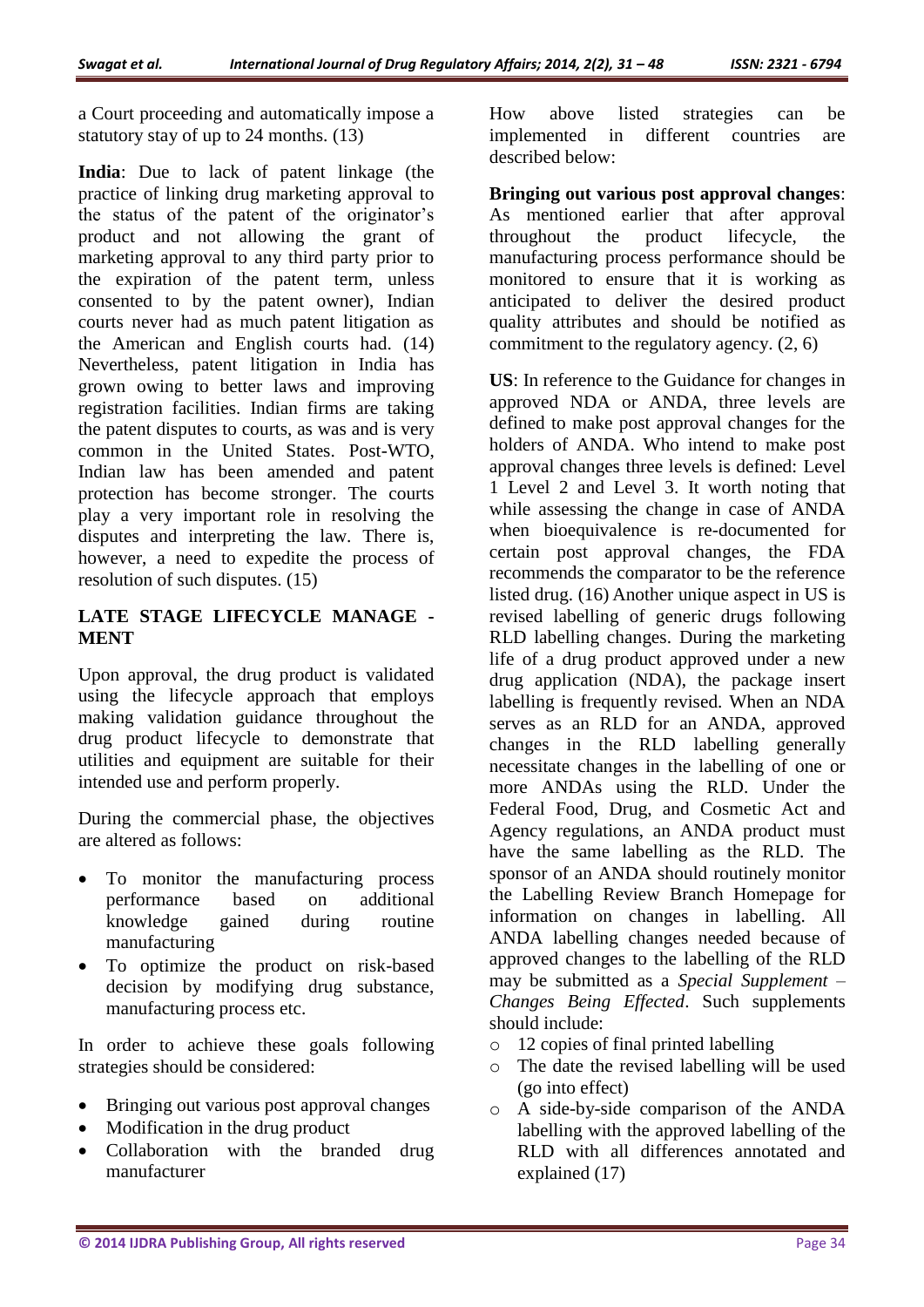**EU**: In EU, the post approval changes for a generic drug remain the same as described in variation regulation i.e. type IA (and  $IA<sub>N</sub>$ ), IB and II variations. While for changes to the active substance(s), changes to strength, pharmaceutical form and route of administration, an extension application is required. (18,19)

**Canada**: Health Canada also specifies same classification for quality related Post-NOC Changes as Level I, II, III and IV changes. (20)

**India**: The Drugs and Cosmetics Act 1940, does not provide any abbreviated route for registration of drugs except for drugs indicated in life threatening / serious diseases or diseases of special relevance to the Indian health scenario where the toxicological and clinical data requirements may be abbreviated, deferred or omitted, as deemed appropriate by the Licensing Authority. Thus, no case can arise for any post approval change. However, in case of any imported drug, the same criterion is applied as for a new drug, biologic or non biologic as the case may be. (21-23) Table 1 depicts reporting categories of various post approval changes in different countries. (16, 18, 20, 22)

**Modification in the drug product**: The generic drug product can be modified e.g. different polymorphic form, solvates or hydrates/ different route/ dosage form and thus filing for the same is also important.

**US**: The 505(b) (2) application is intended to encourage sponsors to develop improved generics, i.e., drugs similar to an approved product with some significant changes that are not permitted under Abbreviated New Drug Application (ANDA) rules. The sponsor of a 505(b) (2) product is not required to obtain a right of reference from the innovator product manufacturer. However, the sponsor needs to include data from bridging studies to support changes from the reference drug. Perhaps the biggest incentive to develop 505(b) (2) products is the three to five years of market exclusivity in the US, depending upon the extent of changes to the previously approved drug and the amount of data submitted to FDA.

(24) A 505(b) (2) application should include the following:

- o Identification of those portions of the application that rely on information the applicant does not own or to which the applicant does not have a right of reference
- o Identification of any and all listed drugs by established name, proprietary name (if any), dosage form, strength, route of administration, name of the listed drug's sponsor, and the application number, if the 505(b)(2) seeks to rely on the Agency's previous finding of safety or efficacy for a listed drug or drug
- o Information with respect to any patents that claim the drug or the use of the drug for which approval is sought
- $\circ$  Information required under 314.50(j) if the applicant believes it is entitled to marketing exclusivity
- o A patent certification or statement with respect to any relevant patents that claim the listed drug and that claim any other drugs on which the investigations relied on by the applicant for approval of the application were conducted
- o Patent certifications for the patents listed for the pharmaceutically equivalent drug specifying the exact patent number(s), and the exact name of the listed drug or other drug even if all relevant patents have expired, if there is a listed drug that is the pharmaceutical equivalent of the drug proposed in the 505(b)(2) application
- o A certification stating for approval of a new indication, and not for the indications approved for the listed drug, in case of a new indication
- $\circ$  A statement as to whether the listed drug(s) identified above have received a period of marketing exclusivity. If a listed drug is protected by exclusivity, filing or approval of the 505(b)(2) application may be delayed
- o A Bioavailability/Bioequivalence (BA/BE) study comparing the proposed product to the listed drug (if any)
- o Studies necessary to support the change or modification from the listed drug or drugs (if any)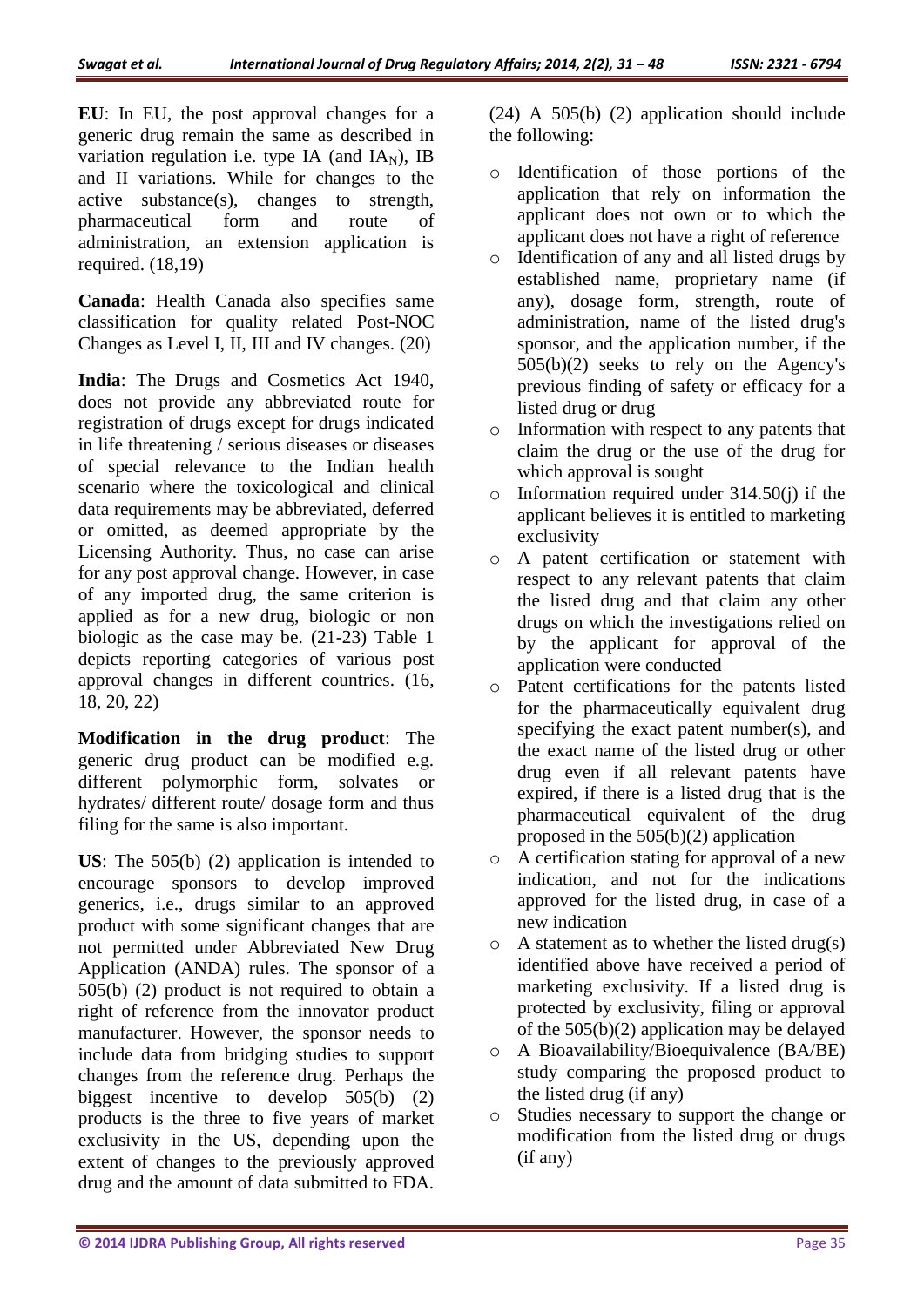o Complete studies of safety and effectiveness may not be necessary if appropriate bridging studies are found to provide an adequate basis for reliance upon FDA's finding of safety and effectiveness of the listed drug(s).  $(25)$ 

**EU**: In case of changes in the active substance(s), therapeutic indications, strength, pharmaceutical form or route of administration of the generic product compared to the reference medicinal product, hybrid applications which rely in part on the results of pre-clinical tests and clinical trials for a reference product and in part on new data can be submitted. However, results of appropriate pre-clinical tests and clinical trials will be necessary. (26) Hybrid applications under Article 10(3) of Directive 2001/83/EC differ from generic applications in that the results of appropriate pre-clinical tests and clinical trials will be necessary in the following three circumstances:

o where the strict definition of a 'generic medicinal product' is not met;

o where the bioavailability studies cannot be used to demonstrate bioequivalence;

o Where there are changes in the active substance(s), therapeutic indications, strength, pharmaceutical form or route of administration of the generic product compared to the reference medicinal product.

These applications will thus rely in part on the results of pre-clinical tests and clinical trials for a reference product and in part on new data. The summary of such application should include details on the medicinal product, its active substance, pharmaceutical form, strengths, therapeutic indications, route of administration as appropriate in comparison to the reference medicinal product, as well as details related to the bio-availability and bioequivalence, where necessary, of the medicinal product concerned. Some guidance on the appropriate additional studies required is depicted in Table 2. (27)

**Canada**: A modification in molecular entity requires a supplemental new drug submission in Canada. (20) However, in the current framework, there is no provision for any hybrid application or 505 (b) (2) submissions. However, a regulatory framework is under development for subsequent-entry biologics (SEBs) in which an analogue of the USFDA 505(b) (2) process may be considered. (28)

**India**: There is no abbreviated route for registration of drugs, and as a result there is no existence of generic drugs. However in case of an imported drug which is proposed to be marketed with modified or new claims, namely, indications, dosage, dosage form (including sustained release dosage form) and route of administration, new drug applications allow the applicant and regulatory authority to rely at least in part, on the safety and/or efficacy data of a previously approved drug. (29, 30)

**Collaboration with the branded drug manufacturer**: There is a dramatic amplification in the frequency of firms participating in inter-firm collaborations over the last twenty years. Firms may also ally with competitors to set standards in an industry or to meet difficult time goals for development of new technologies. The licensing agreements that give the pharmaceutical company rights to use the technology combined with discovery research and/or product development activities in which each party has a continuing role are one of the common forms of such collaborations. (31) A research-driven pharmaceutical company facing patent expiration can introduce their own generic drug, or alternatively, license the drug to a generic company before the expiration of the patent in exchange for royalties. Today many branded pharmaceutical companies have either divested their generic subsidiaries, or run them as an entirely separate business. For example, the pharmaceutical companies Novartis and Pfizer have taken this approach with Sandoz Inc. and Greenstone Ltd. respectively. (32) A licensed generic company enjoys additional advantage of preferential access to raw materials and manufacturing know-how, ahead of their competition. In addition, there is 180 days market exclusivity in the US, for the first generic applicant challenging a patent. This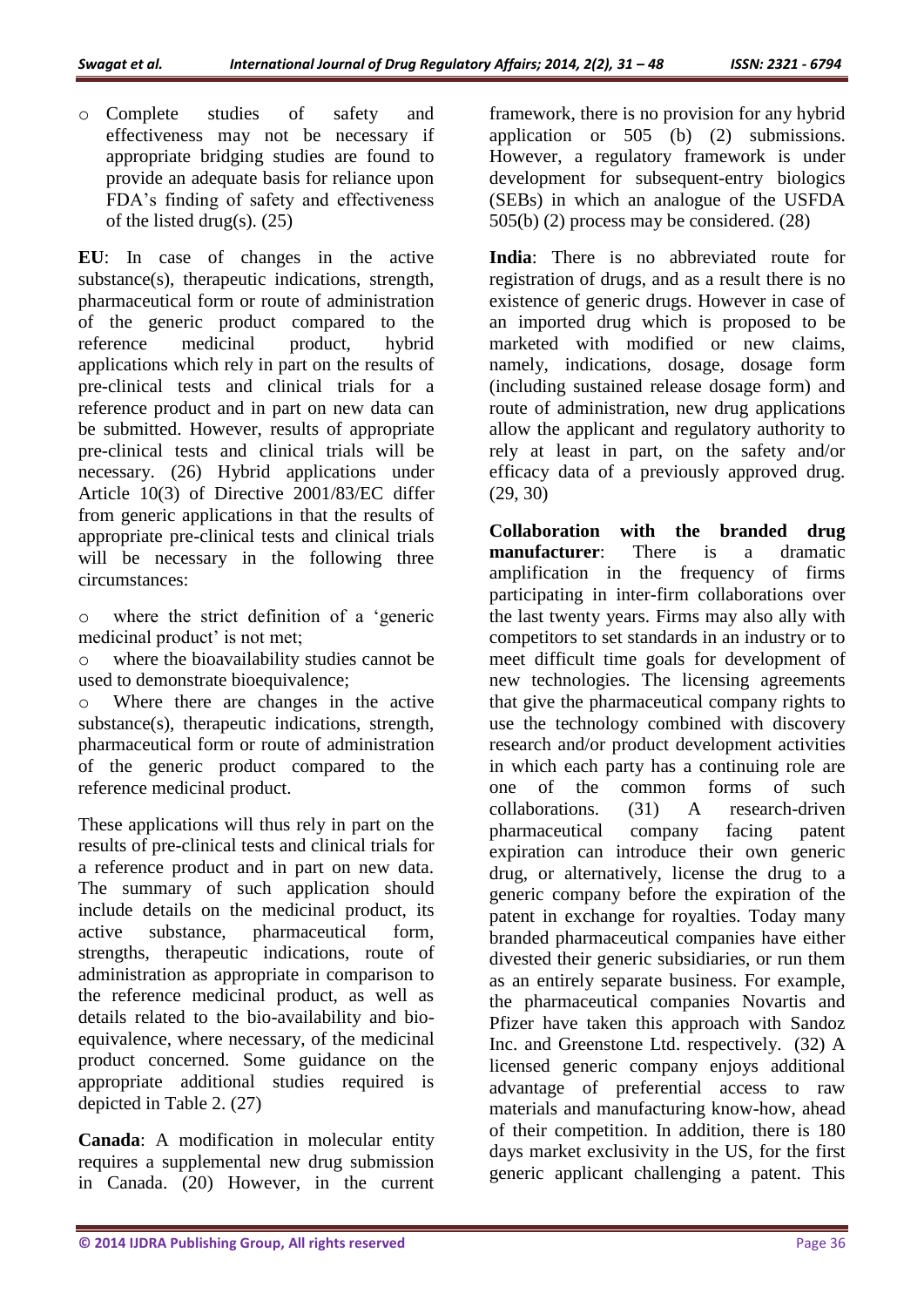exclusivity may delay or deter other generic manufacturers from entering the market. (33) However, the settlement agreements arrived during patent litigation, between the pioneer drug manufacturer and the generic drug

manufacturer may allegedly delay the market entry of the generic product. (10)

The overall environment for PLCM strategies in different countries for generics is depicted in Table 3.

|  |  | Table 1: Reporting categories of various post approval changes in different countries |  |  |
|--|--|---------------------------------------------------------------------------------------|--|--|
|  |  |                                                                                       |  |  |

| <b>Quality Attributes</b>           |                                                                           | Reporting category in various countries                                                                                                |                      |                        |                                                                        |  |
|-------------------------------------|---------------------------------------------------------------------------|----------------------------------------------------------------------------------------------------------------------------------------|----------------------|------------------------|------------------------------------------------------------------------|--|
|                                     |                                                                           | <b>US</b>                                                                                                                              | EU                   | Canada                 | India                                                                  |  |
| <b>Drug Substance</b>               |                                                                           |                                                                                                                                        |                      |                        |                                                                        |  |
| Description                         | Changes in particle<br>size, solubility solid<br>state form etc.          | <b>Annual Report</b><br>or Supplement:<br><b>Changes Being</b><br>Effected<br>(CBE) or Prior<br>approval<br>supplement<br>(suspension) | Type II<br>variation | Supplement             | Annual<br>Report or<br>Application<br>for change<br>(quality<br>issue) |  |
| Manufacture<br>$(1)$ Process        | Change in the<br>manufacturer of active<br>substance                      | Supplement:<br><b>Changes Being</b><br>Effected<br>(CBE)                                                                               | Type II<br>variation | Supplement             | Annual<br>Report or<br>Application<br>for change<br>(quality<br>issue) |  |
|                                     | Minor change in the<br>manufacturing process<br>of active substance       | Supplement:<br><b>CBE</b>                                                                                                              | Type IA<br>variation | Supplement             | Annual<br>Report or<br>Application<br>for change<br>(quality<br>issue) |  |
|                                     | Minor change in the<br>manufacturing process<br>starting material         | <b>Annual Report</b>                                                                                                                   | Type IB<br>variation | Annual<br>Notification | Annual<br>Report                                                       |  |
|                                     | Substantial change to<br>the manufacturing<br>process                     | Supplement:<br><b>CBE</b>                                                                                                              | Type II<br>variation | Supplement             | Application<br>for change                                              |  |
| (2) Batch<br>size                   | Up to 10-fold increase/<br>downscaling                                    | Need not be<br>submitted to<br>the Agency                                                                                              | Type IA<br>variation | Annual<br>Notification | Annual<br>Report                                                       |  |
|                                     | More than 10-fold<br>increase                                             | Need not be<br>submitted to<br>the Agency                                                                                              | Type IB<br>variation | Notifiable<br>Change   | Annual<br>Report                                                       |  |
| $(3)$ In-<br>process test<br>limits | Tightening of in-<br>process limits                                       | Supplement:<br><b>CBE 30</b>                                                                                                           | Type IA<br>variation | Annual<br>Notification | Annual<br>Report                                                       |  |
|                                     | Addition of a new in-<br>process test and limits<br>or Deletion of a non- | Supplement:<br><b>CBE 30</b>                                                                                                           | Type IA<br>variation | Notifiable<br>Change   | Annual<br>Report                                                       |  |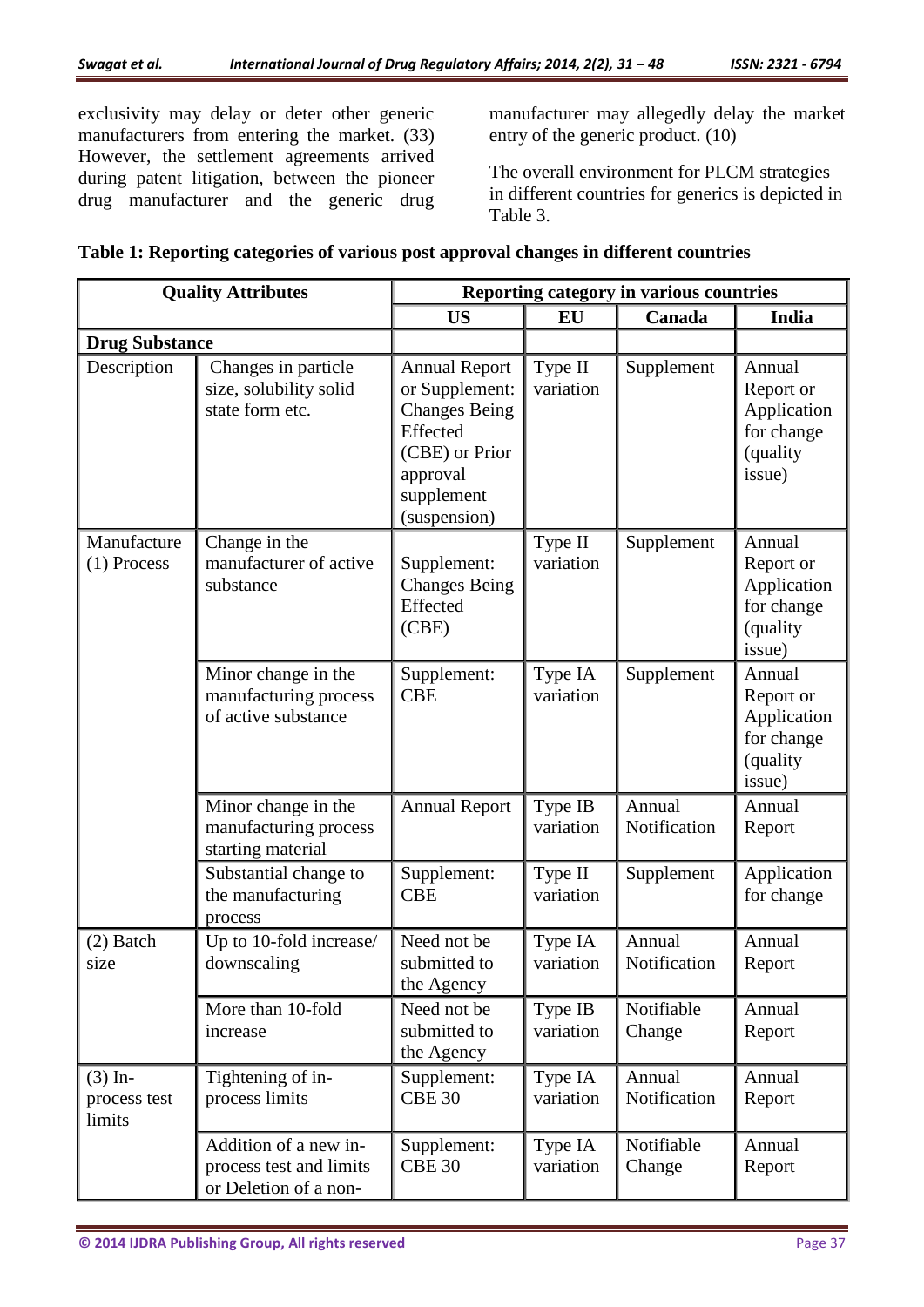|                                                 | significant in-process<br>test                                                                                               |                                                              |                      |                        |                           |
|-------------------------------------------------|------------------------------------------------------------------------------------------------------------------------------|--------------------------------------------------------------|----------------------|------------------------|---------------------------|
|                                                 | Addition or<br>replacement of an in-<br>process test as a<br>result of a safety or<br>quality issue                          | Supplement<br>:CBE 30                                        | Type IB<br>variation | Notifiable<br>Change   | Application<br>for change |
|                                                 | Deletion of an in-<br>process test which may<br>have significant effect<br>on the overall quality<br>of the active substance | Supplement:<br><b>CBE 30</b>                                 | Type II<br>variation | Notifiable<br>Change   | Application<br>for change |
| Control of<br>Drug                              | Tightening of<br>specification limits                                                                                        | <b>Annual Report</b>                                         | Type IA<br>variation | Annual<br>Notification | Annual<br>Report          |
| Substance<br>(1)<br>Specification<br>parameters | Addition of a new<br>specification parameter<br>or Deletion of a non-<br>significant specification<br>parameter              | <b>Annual Report</b>                                         | Type IA<br>variation | Notifiable<br>Change   | Annual<br>Report          |
|                                                 | Deletion of a<br>significant specification<br>parameter                                                                      | Supplement:<br><b>CBE</b>                                    | Type II<br>variation | Notifiable<br>Change   | Application<br>for change |
| $(2)$ Test<br>procedures                        | Minor changes to an<br>approved test<br>procedure                                                                            | <b>Annual Report</b><br>or CBE (if<br>change in<br>impurity) | Type IA<br>variation | Annual<br>Notification | Annual<br>Report          |
|                                                 | Deletion of a test<br>procedure, if an<br>alternative test<br>procedure is already<br>approved                               | <b>Annual Report</b><br>or CBE (if<br>change in<br>impurity) | Type IA<br>variation | Annual<br>Notification | Annual<br>Report          |
|                                                 | Other changes to a test<br>procedure                                                                                         | <b>Annual Report</b><br>or CBE (if<br>change in<br>impurity) | Type IB<br>variation | Notifiable<br>Change   | Annual<br>Report          |
| Container<br>closure<br>system                  | Qualitative and/or<br>quantitative<br>composition                                                                            | <b>Annual Report</b><br>(no interaction)                     | Type IA<br>variation | Annual<br>Notification | Annual<br>Report          |
|                                                 | Qualitative and/or<br>quantitative<br>composition for<br>Sterile active substance                                            | Prior approval<br>supplement                                 | Type II<br>variation | Notifiable<br>Change   | Annual<br>Report          |
|                                                 | Liquid active<br>substances (non sterile)                                                                                    | <b>Annual Report</b><br>(no interaction)                     | Type IB<br>variation | Annual<br>Notification | Annual<br>Report          |
| Stability                                       | Reduction in Re-test<br>period/storage period                                                                                | <b>Annual Report</b><br>or Supplement:<br><b>CBE</b>         | Type IA<br>variation | Annual<br>Notification | Annual<br>Report          |
|                                                 | Extension of the retest                                                                                                      | Supplement:                                                  | Type II              | Notifiable             | Application               |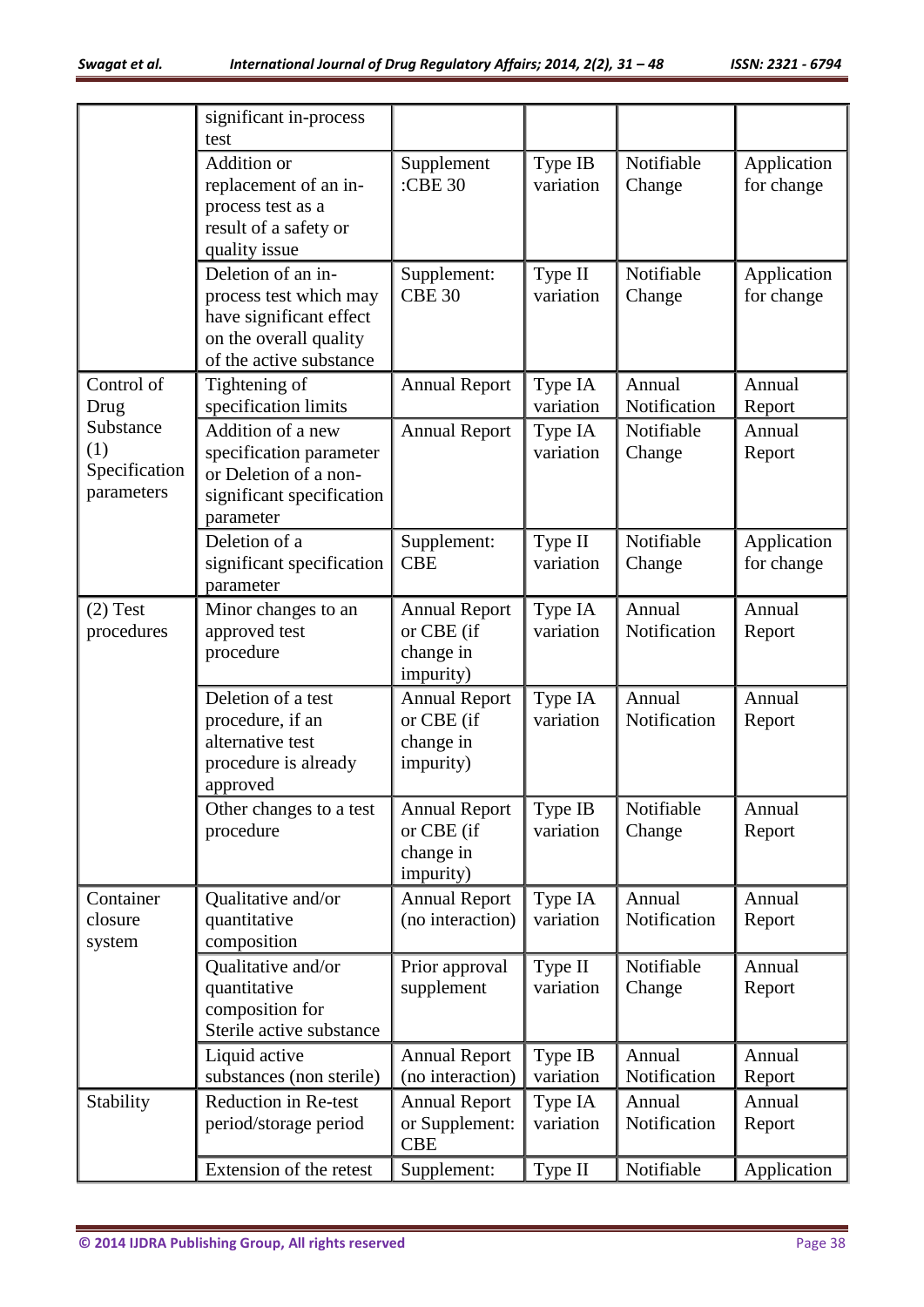|                     | period                                                                                                  | <b>CBE</b>                                                                            | variation                                                                 | Change                                                                          | for change                |
|---------------------|---------------------------------------------------------------------------------------------------------|---------------------------------------------------------------------------------------|---------------------------------------------------------------------------|---------------------------------------------------------------------------------|---------------------------|
|                     | Change to more<br>restrictive storage<br>conditions<br>of the active substance                          | <b>Annual Report</b>                                                                  | Type IA<br>variation                                                      | Annual<br>Notification                                                          | Annual<br>Report          |
|                     | Change in storage<br>conditions of the active<br>substance                                              | Supplement:<br><b>CBE</b>                                                             | Type IB<br>variation                                                      | Annual<br>Notification                                                          | Annual<br>Report          |
| <b>Drug Product</b> |                                                                                                         |                                                                                       |                                                                           |                                                                                 |                           |
| Description         | Changes in imprints,<br>bossing or other<br>markings                                                    | <b>Annual Report</b>                                                                  | Type $IA_{N}$<br>variation                                                | Annual<br>Notification                                                          | Annual<br>Report          |
|                     | Changes in<br>scoring/break lines                                                                       | Supplement<br><b>CBE</b> or Prior<br>approval<br>supplement                           | Type IB<br>variation                                                      | Notifiable<br>Change<br>(addition)<br>Annual<br>Notification<br>(deletion)      | Annual<br>Report          |
|                     | Change in the shape or<br>dimensions of IR<br>tablets, capsules,<br>suppositories and<br>pessaries      | Prior approval<br>supplement                                                          | Type $IAN$<br>variation                                                   | Notifiable<br>Change                                                            | Annual<br>Report          |
|                     | Change in the shape or<br>dimensions of modified<br>or prolonged release<br>forms and scored<br>tablets | Prior approval<br>supplement                                                          | Type IB<br>variation                                                      | Notifiable<br>Change                                                            | Application<br>for change |
| Composition         | Addition, deletion or<br>replacement in the<br>flavouring or colouring<br>system                        | <b>Annual Report</b>                                                                  | Type $IA_{N}$<br>variation                                                | Annual<br>Notification<br>or Notifiable<br>Change (if<br>involves<br>stability) | Annual<br>Report          |
|                     | Any minor adjustment<br>of the quantitative<br>composition                                              | <b>Annual Report</b>                                                                  | Type IA<br>variation                                                      | Annual<br>Notification<br>or Notifiable<br>Change                               | Annual<br>Report          |
|                     | <b>Significant Qualitative</b><br>or quantitative changes<br>in one or more<br>Excipients               | Prior approval<br>supplement                                                          | Type II<br>variation                                                      | Supplement                                                                      | Application<br>for change |
|                     | Change in coating<br>weight of oral dosage<br>forms or<br>change in weight of<br>capsule shells         | Supplement:<br><b>CBE</b> or Prior<br>approval<br>supplement<br>(modified<br>release) | Type IA<br>variation<br>or Type<br>$\mathbf{I}$<br>variation<br>(modified | Notifiable<br>Change or<br>Supplement<br>(modified<br>release)                  | Annual<br>Report          |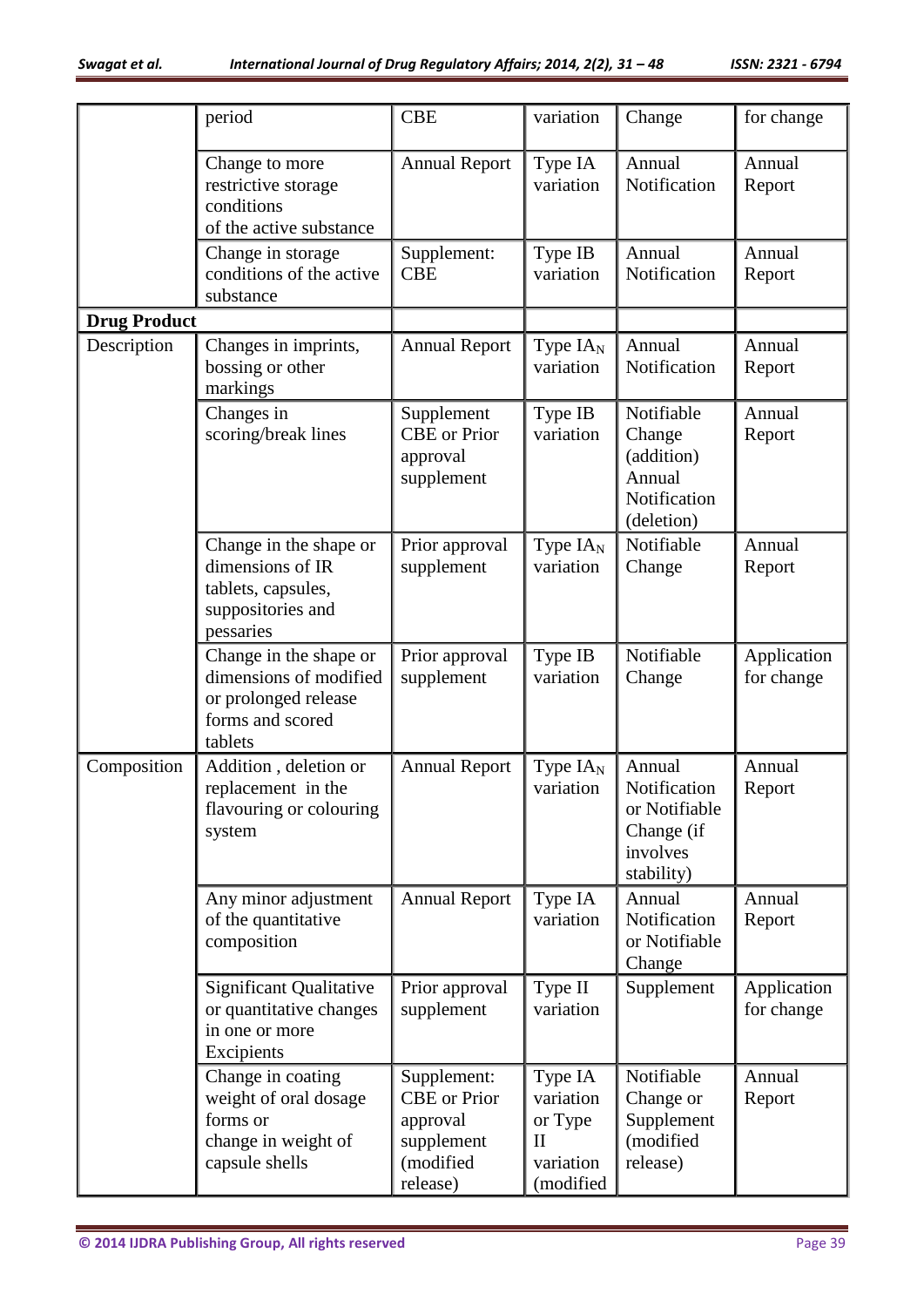|                           |                                                   |                              | release)             |                              |                  |
|---------------------------|---------------------------------------------------|------------------------------|----------------------|------------------------------|------------------|
|                           | Deletion of the solvent                           | <b>Annual Report</b>         | Type IB              | Annual                       | Annual           |
|                           | / diluent container from                          |                              | variation            | Notification                 | Report           |
| Manufacture               | the pack<br>Changes in Packaging                  | <b>Annual Report</b>         | Type $IAN$           | Annual                       | Annual           |
| $(1)$ Site                | site                                              | or CBE                       | variation            | Notification                 | Report           |
|                           |                                                   | (depending                   |                      |                              |                  |
|                           |                                                   | upon location)               |                      |                              |                  |
|                           | Changes in site for                               | <b>Annual Report</b>         | Type II              | Notifiable                   | Annual           |
|                           | batch control/release                             | or CBE<br>(depending         | variation            | Change                       | Report           |
|                           |                                                   | upon location)               |                      |                              |                  |
|                           | Changes in site other                             | <b>Annual Report</b>         | Type IB              | Notifiable                   | Annual           |
|                           | than batch control/                               | or CBE                       | variation            | Change or                    | Report           |
|                           | release                                           | (depending<br>upon location) |                      | Supplement<br>(modified      |                  |
|                           |                                                   |                              |                      | release)                     |                  |
| (2) Process               | Minor change in the                               | <b>Annual Report</b>         | Type IA              | Annual                       | Annual           |
|                           | manufacturing process                             |                              | variation            | Notification                 | Report           |
|                           | of an immediate release<br>solid oral dosage form |                              |                      |                              |                  |
|                           | or oral solutions                                 |                              |                      |                              |                  |
|                           | Significant changes in                            | Prior approval               | Type II              | Notifiable                   | Application      |
|                           | the manufacturing                                 | supplement                   | variation            | Change or                    | for change       |
|                           | process                                           |                              |                      | Supplement(i<br>f require in |                  |
|                           |                                                   |                              |                      | vivo data)                   |                  |
|                           | Minor change in the                               | <b>Annual Report</b>         | Type IB              | Annual                       | Annual           |
|                           | manufacturing process                             |                              | variation            | Notification                 | Report           |
|                           | of an aqueous oral<br>suspension                  |                              |                      |                              |                  |
| $(3)$ Batch               | Up to 10-fold increase/                           | <b>Annual Report</b>         | Type IA              | Annual                       | Annual           |
| size                      | downscaling                                       |                              | variation            | Notification                 | Report           |
|                           | More than 10-fold                                 | Supplement:                  | Type IB              | Notifiable                   | Annual           |
|                           | increase<br>Tightening of in-                     | <b>CBE</b>                   | variation            | Change<br>Annual             | Report<br>Annual |
| $(4)$ In-<br>process test | process limits                                    | <b>Annual Report</b>         | Type IA<br>variation | Notification                 | Report           |
| limits                    | Addition of a new in-                             | Supplement:                  | Type IA              | Annual                       | Annual           |
|                           | process test and limits                           | <b>CBE</b>                   | variation            | Notification                 | Report           |
|                           | or Deletion of a non-                             |                              |                      |                              |                  |
|                           | significant in-process<br>test                    |                              |                      |                              |                  |
|                           | Addition or                                       | Supplement:                  | Type IB              | Annual                       | Application      |
|                           | replacement of an in-                             | <b>CBE 30</b>                | variation            | Notification                 | for change       |
|                           | process test as a                                 |                              |                      |                              |                  |
|                           | result of a safety or<br>quality issue            |                              |                      |                              |                  |
|                           | Deletion of an in-                                | Prior approval               | Type II              | Notifiable                   | Application      |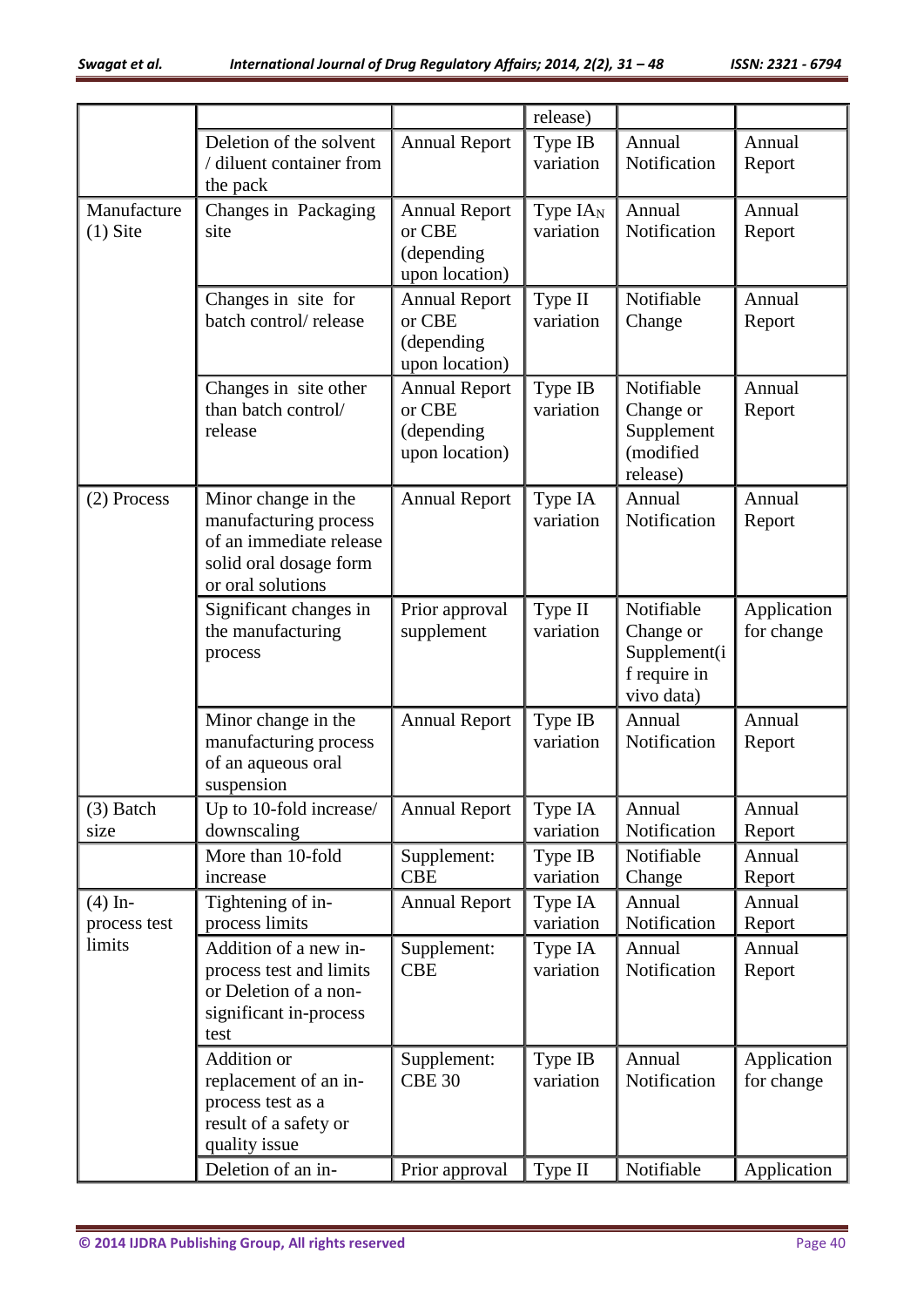|                                    | process test which may<br>have significant effect<br>on the overall quality<br>of the active substance           | supplement                   | variation            | Change                 | for change                |
|------------------------------------|------------------------------------------------------------------------------------------------------------------|------------------------------|----------------------|------------------------|---------------------------|
| Control of<br>Excipients           | Tightening of<br>specification limits                                                                            | <b>Annual Report</b>         | Type IA<br>variation | Annual<br>Notification | Annual<br>Report          |
| (1)<br>Specification<br>parameters | Addition of a new<br>specification or<br>Deletion of a non-<br>significant parameter                             | Supplement:<br><b>CBE</b>    | Type IA<br>variation | Annual<br>Notification | Annual<br>Report          |
|                                    | Deletion of a<br>significant specification<br>parameter                                                          | Supplement:<br><b>CBE 30</b> | Type II<br>variation | Notifiable<br>Change   | Application<br>for change |
|                                    | <b>Addition</b> or<br>replacement of a<br>specification parameter<br>as a result of a safety or<br>quality issue | Prior approval<br>supplement | Type IB<br>variation | Annual<br>Notification | Application<br>for change |
| $(2)$ Test<br>procedures           | Minor changes to<br>approved test<br>procedure                                                                   | Supplement:<br><b>CBE 30</b> | Type IA<br>variation | Annual<br>Notification | Annual<br>Report          |
|                                    | Deletion of a test<br>procedure if an<br>alternative test<br>procedure is already<br>approved                    | Prior approval<br>supplement | Type IA<br>variation | Annual<br>Notification | Annual<br>Report          |
| Control of<br>Drug Product         | Tightening of<br>specification limits                                                                            | <b>Annual Report</b>         | Type IA<br>variation | Annual<br>Notification | Annual<br>Report          |
| (1)<br>Specification<br>parameters | Addition of a new<br>specification or<br>Deletion of a non-<br>significant parameter                             | Supplement:<br><b>CBE</b>    | Type IA<br>variation | Annual<br>Notification | Annual<br>Report          |
|                                    | Deletion of a<br>significant specification<br>parameter                                                          | Supplement:<br><b>CBE 30</b> | Type II<br>variation | Notifiable<br>Change   | Application<br>for change |
|                                    | Addition or<br>replacement of a<br>specification parameter<br>as a result of a safety or<br>quality issue        | Prior approval<br>supplement | Type IB<br>variation | Notifiable<br>Change   | Application<br>for change |
| $(2)$ Test<br>procedures           | Minor changes to<br>approved test<br>procedure                                                                   | Supplement:<br><b>CBE 30</b> | Type IA<br>variation | Annual<br>Notification | Annual<br>Report          |
|                                    | Deletion of a test<br>procedure if an<br>alternative test<br>procedure is already<br>approved                    | Prior approval<br>supplement | Type IA<br>variation | Annual<br>Notification | Annual<br>Report          |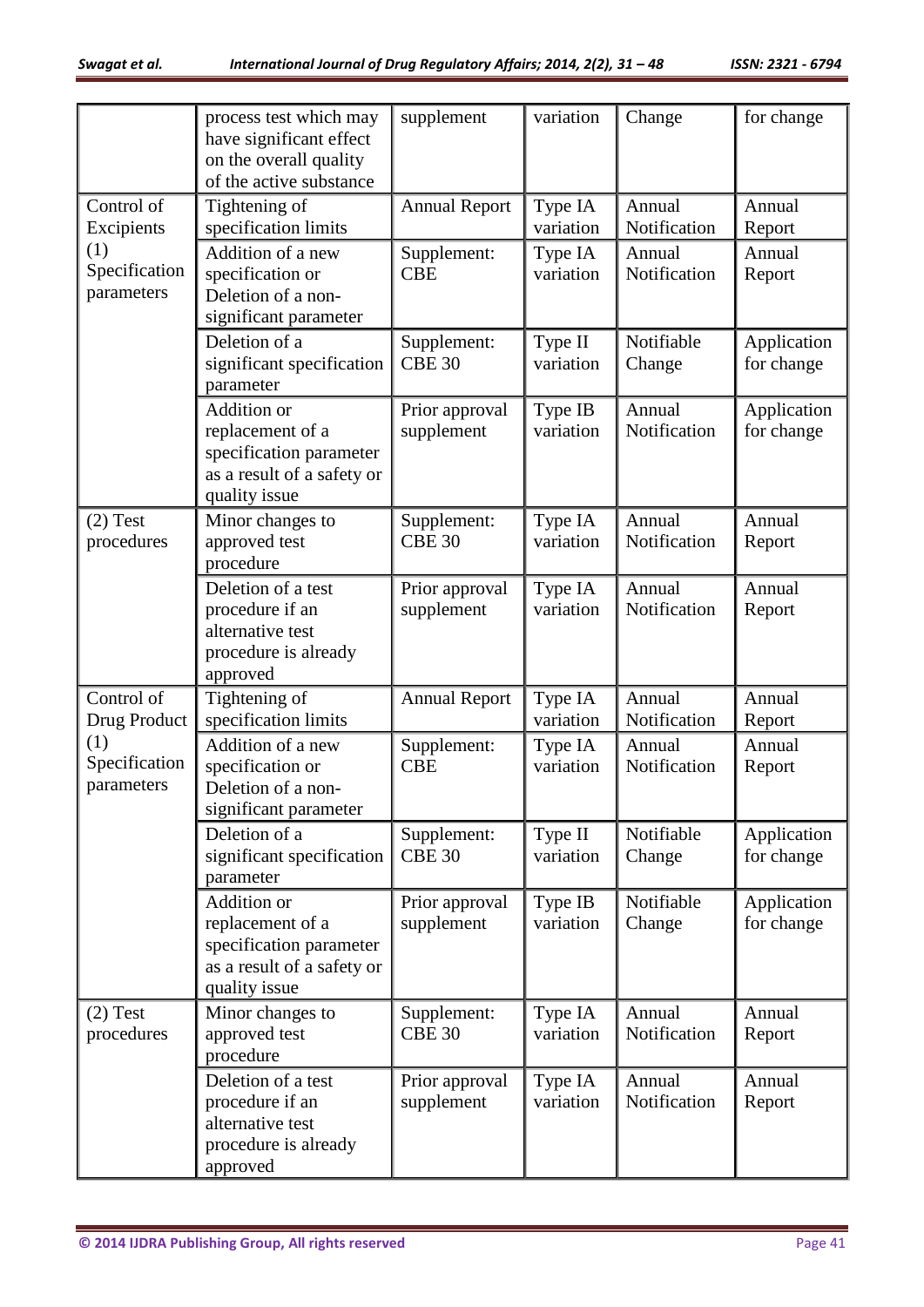|                                           | Other changes to a test<br>procedure                                                                             | <b>Annual Report</b>                                                              | Type IB<br>variation | Annual<br>Notification<br><sub>or</sub><br>Supplement<br>(sterility test) | Annual<br>Report          |
|-------------------------------------------|------------------------------------------------------------------------------------------------------------------|-----------------------------------------------------------------------------------|----------------------|---------------------------------------------------------------------------|---------------------------|
| Container<br>closure                      | Solid pharmaceutical<br>forms                                                                                    | <b>Annual Report</b><br>(no interaction)                                          | Type IA<br>variation | Notifiable<br>Change                                                      | Annual<br>Report          |
| system<br>(1)<br>Qualitative              | Semi-solid and non-<br>sterile liquid<br>pharmaceutical forms                                                    | Prior approval<br>supplement                                                      | Type IB<br>variation | Notifiable<br>Change                                                      | Annual<br>Report          |
| and<br>quantitative                       | Sterile medicinal<br>products                                                                                    | Prior approval<br>supplement                                                      | Type II<br>variation | Supplement                                                                | Application<br>for change |
| composition                               | Changes associated<br>with reduction in shelf<br>life                                                            | Prior approval<br>supplement                                                      | Type II<br>variation | Supplement                                                                | Application<br>for change |
| $(2)$ Type of<br>container                | Solid, semi-solid and<br>non-sterile liquid<br>pharmaceutical forms                                              | Prior approval<br>supplement (in<br>case of no<br>quality change<br>except solid) | Type IB<br>variation | Notifiable<br>Change                                                      | Annual<br>Report          |
|                                           | Sterile medicinal<br>products                                                                                    | Prior approval<br>supplement                                                      | Type II<br>variation | Notifiable<br>Change                                                      | Annual<br>Report          |
| (3)<br>Specification                      | Tightening of<br>specification limits                                                                            | <b>Annual Report</b>                                                              | Type IA<br>variation | Annual<br>Notification                                                    | Annual<br>Report          |
| parameters                                | Addition of a new<br>specification or<br>Deletion of a non-<br>significant parameter                             | Supplement:<br><b>CBE</b>                                                         | Type IA<br>variation | Annual<br>Notification                                                    | Annual<br>Report          |
|                                           | <b>Addition</b> or<br>replacement of a<br>specification parameter<br>as a result of a safety or<br>quality issue | Supplement:<br><b>CBE 30</b>                                                      | Type IB<br>variation | Notifiable<br>Change                                                      | Application<br>for change |
| $(4)$ Test<br>procedures                  | Minor changes to<br>approved test<br>procedure                                                                   | <b>Annual Report</b>                                                              | Type IA<br>variation | Annual<br>Notification                                                    | Annual<br>Report          |
|                                           | Deletion of a test<br>procedure if an<br>alternative test<br>procedure is already<br>approved                    | Supplement:<br><b>CBE 30</b>                                                      | Type IA<br>variation | Annual<br>Notification                                                    | Annual<br>Report          |
| $(5)$ Change<br>in shape or<br>dimensions | Non-sterile medicinal<br>products                                                                                | Supplement:<br><b>CBE</b> or Annual<br>Report (solid<br>dosage form)              | Type IA<br>variation | Annual<br>Notification                                                    | Annual<br>Report          |
|                                           | Change concerning a<br>significant impact on<br>the delivery, use, safety                                        | Prior approval<br>supplement                                                      | Type II<br>variation | Notifiable<br>Change                                                      | Application<br>for change |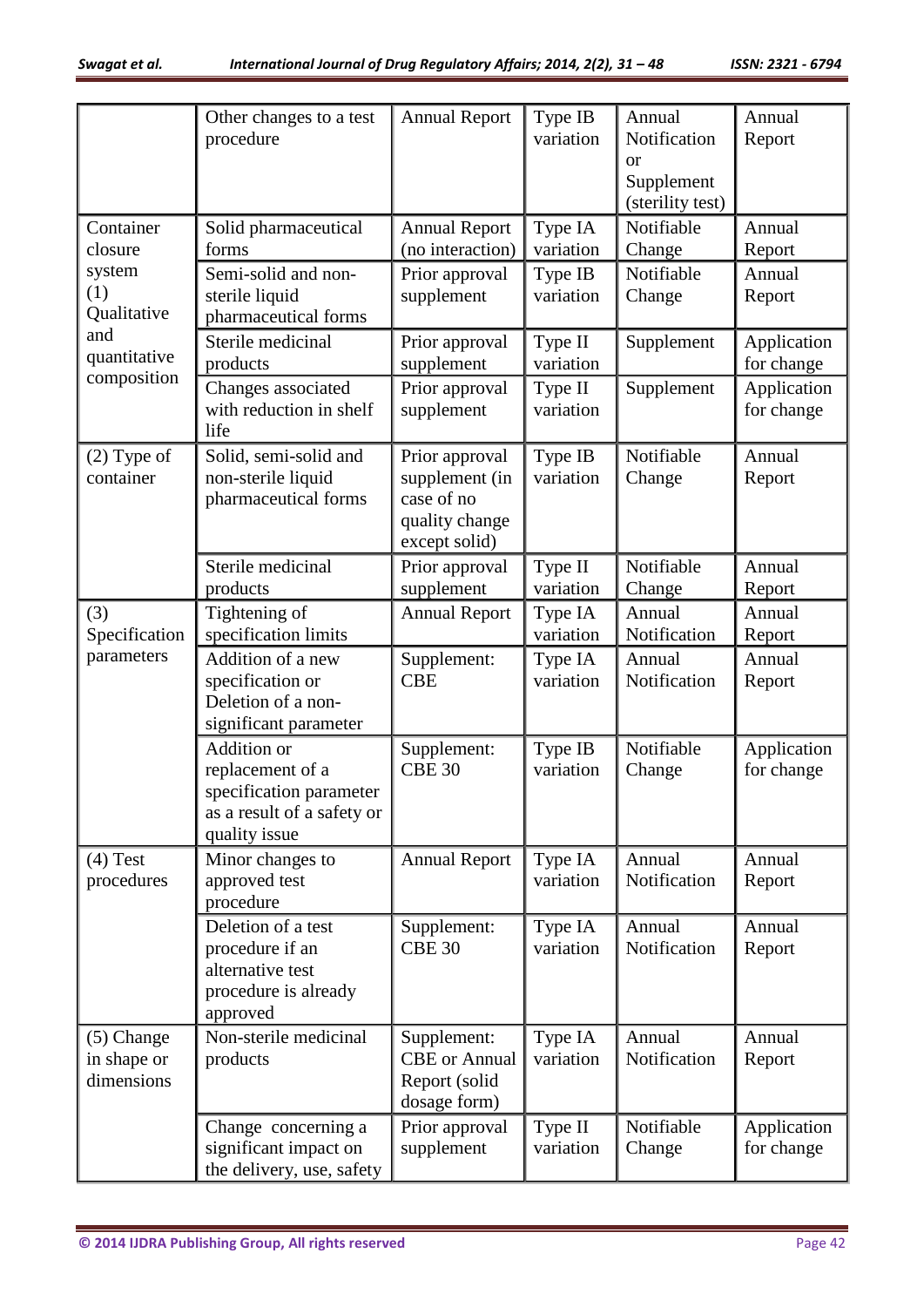|                              | or stability                                                                                                                                           |                                                                                       |                                                                                                        |                                                   |                                                                            |
|------------------------------|--------------------------------------------------------------------------------------------------------------------------------------------------------|---------------------------------------------------------------------------------------|--------------------------------------------------------------------------------------------------------|---------------------------------------------------|----------------------------------------------------------------------------|
|                              | Sterile medicinal<br>products                                                                                                                          | Prior approval<br>supplement or<br><b>CBE 30</b>                                      | Type IB<br>variation                                                                                   | Notifiable<br>Change                              | Annual<br>Report                                                           |
| $(6)$ Pack size              | Change in the number<br>of units                                                                                                                       | Supplement:<br><b>CBE 30</b><br>(sterile) or<br><b>Annual Report</b><br>(non sterile) | Type $IA_{N}$<br>variation<br>or Type<br>IB<br>(outside<br>the range)                                  | Notifiable<br>Change                              | Annual<br>Report or<br>Application<br>for change<br>(outside the<br>range) |
|                              | Change in the fill<br>weight/fill volume of<br>sterile product                                                                                         | Supplement:<br><b>CBE 30</b>                                                          | Type II<br>variation                                                                                   | Notifiable<br>Change                              | Annual<br>Report                                                           |
|                              | Change in the fill<br>weight/fill volume of<br>non-sterile product                                                                                     | <b>Annual Report</b>                                                                  | Type IB<br>variation                                                                                   | Annual<br>Notification                            | Annual<br>Report                                                           |
| (7)<br>Packaging<br>material | Change in any part of<br>the (primary)<br>packaging material not<br>in contact with the<br>finished product that<br>affects the product<br>information | <b>Annual Report</b>                                                                  | Type $IA_{N}$<br>variation                                                                             | Annual<br>Notification                            | Annual<br>Report                                                           |
|                              | Addition, replacement<br>or deletion of a supplier<br>of packaging<br>component or device                                                              | Prior approval<br>supplement                                                          | Type IA<br>variation                                                                                   | Annual<br>Notification<br>or Notifiable<br>Change | Annual<br>Report                                                           |
|                              | Any change to<br>suppliers of spacer<br>devices for metered<br>dose inhalers                                                                           | Prior approval<br>supplement                                                          | Type II<br>variation                                                                                   | Notifiable<br>Change                              | Application<br>for change                                                  |
| Stability                    | Reduction of the shelf<br>life of the finished<br>product                                                                                              | <b>Annual Report</b><br>or Supplement:<br><b>CBE</b>                                  | Type $IAN$<br>variation                                                                                | Annual<br>Notification                            | Annual<br>Report                                                           |
|                              | Extension of the shelf<br>life of the finished<br>product                                                                                              | Supplement:<br><b>CBE</b>                                                             | Type IB<br>variation<br>or Type<br>$\mathbf{I}$<br>variation<br>(not in<br>accordan<br>ce with<br>ICH) | Notifiable<br>Change                              | Application<br>for change                                                  |
|                              | Change in storage<br>conditions of the<br>finished product not in<br>accordance with an<br>approved stability<br>protocol                              | Supplement:<br><b>CBE</b>                                                             | Type II<br>variation                                                                                   | Notifiable<br>Change                              | Application<br>for change                                                  |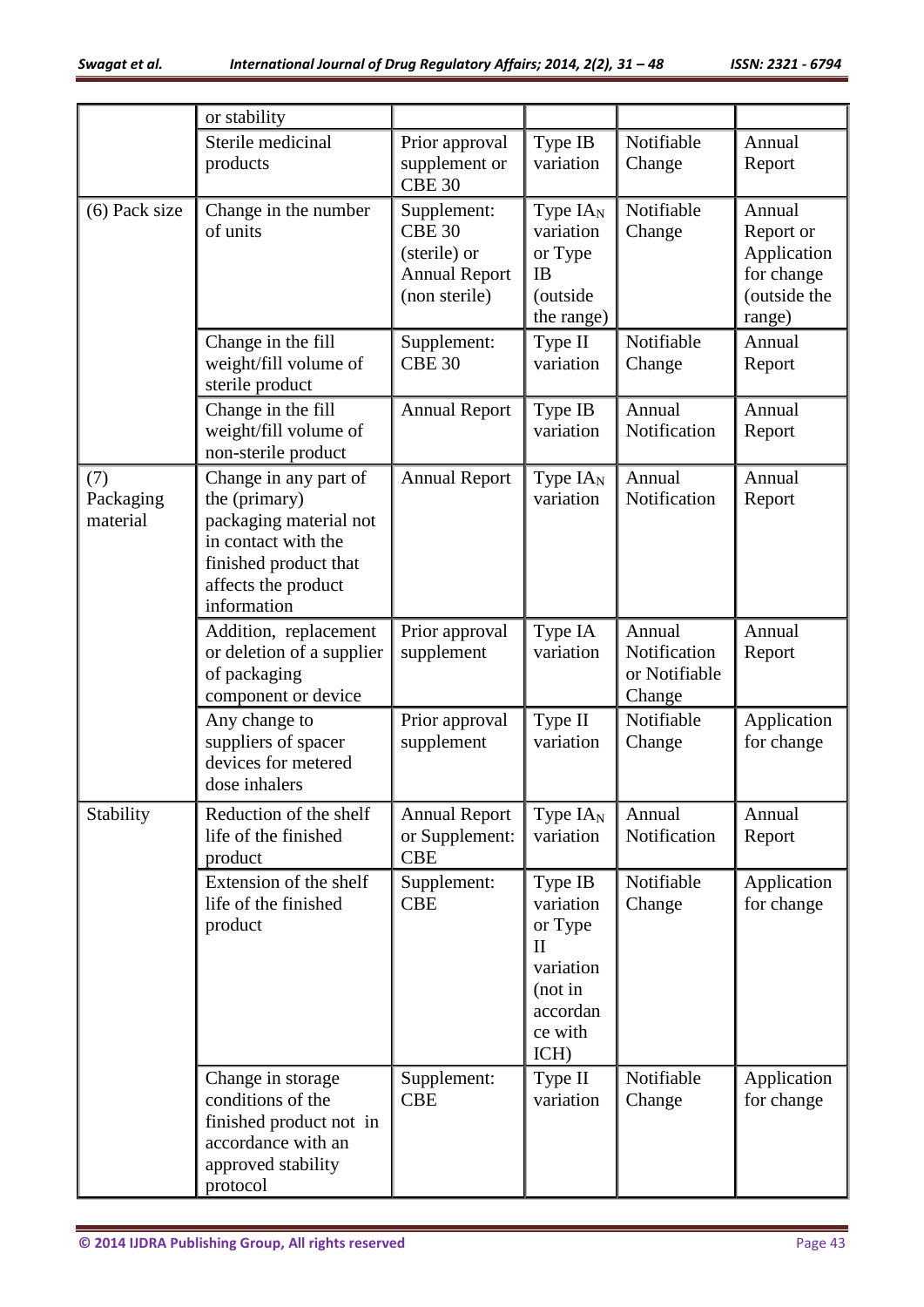|           | Change in storage<br>conditions of the<br>finished product or the<br>diluted/reconstituted<br>product | Supplement:<br><b>CBE</b>                                                                                                                                   | Type IB<br>variation                           | Notifiable<br>Change                               | Annual<br>Report          |
|-----------|-------------------------------------------------------------------------------------------------------|-------------------------------------------------------------------------------------------------------------------------------------------------------------|------------------------------------------------|----------------------------------------------------|---------------------------|
| Labelling | Changes in the product<br>label                                                                       | Prior Approval<br>Supplement<br>(new study<br>data)<br>Supplement:<br>CBE (addition<br><b>or</b><br>strengthening<br>of warning,<br>precaution,<br>$etc.$ ) | Type IB<br>variation<br>(safety)<br>variation) | Notifiable<br>Change (new<br>safety<br>indication) | Application<br>for change |

**AR:** Annual Report; **CBE:** Supplement: Changes Being Effected; **CBE 30:** Supplement: Changes Being Effected in 30 days; **PA:** Prior approval supplement; **NA:** Need not be submitted to the Agency; **IA:** Type IA variation; **IA**<sub>N</sub>: Type IA<sub>N</sub> variation; **IB:** Type IB variation; **II:** Type II variation; **AN:** Annual Notification; **NC:** Notifiable Change; **S:** Supplement; **AC:** Application for change

|  |  |  |  | Table 2: Guidance on the appropriate additional studies required (34) |  |
|--|--|--|--|-----------------------------------------------------------------------|--|
|--|--|--|--|-----------------------------------------------------------------------|--|

| <b>Conditions</b>                                                                                                                                                                                                                                                                                                      | <b>Additional data usually required</b>                                                                                                                                                                                                            |
|------------------------------------------------------------------------------------------------------------------------------------------------------------------------------------------------------------------------------------------------------------------------------------------------------------------------|----------------------------------------------------------------------------------------------------------------------------------------------------------------------------------------------------------------------------------------------------|
| Different salt/ester complex/derivative (with<br>the same therapeutic moiety)                                                                                                                                                                                                                                          | Evidence that there is no change in the<br>pharmacokinetics<br>of<br>the<br>moiety,<br>pharmacodynamics and/or in toxicity which<br>safety/efficacy<br>could<br>change<br>the<br>profile(otherwise, to be considered as a new<br>active substance) |
| Different route/pharmaceutical form<br>(For<br>parenteral administration, it is necessary to<br>distinguish<br>between<br>intra-arterial,<br>intravenous, intramuscular, subcutaneous and<br>other routes)<br>i) new route of administration<br>ii) new pharmaceutical form (same route)<br>(conventional to modified) | Clinical<br>(safety/efficacy),<br>data<br>pharmacokinetics, pre-clinical (e.g. local<br>toxicology), if justified                                                                                                                                  |
| Different strength same route/ pharmaceutical<br>form and posology                                                                                                                                                                                                                                                     | Bioavailability                                                                                                                                                                                                                                    |
| Supra Bioavailable products i) same dosage<br>intervals but reduced doses intended to<br>achieve same plasma/blood concentrations as<br>a function of time                                                                                                                                                             | Bioavailability studies may suffice                                                                                                                                                                                                                |
| Active substances associated in a different<br>proportion/different posology or if one or<br>more is intended for modified release.                                                                                                                                                                                    | Clinical studies comparing existing/new<br>proportion or dosage regimen, including<br>bioavailability studies.                                                                                                                                     |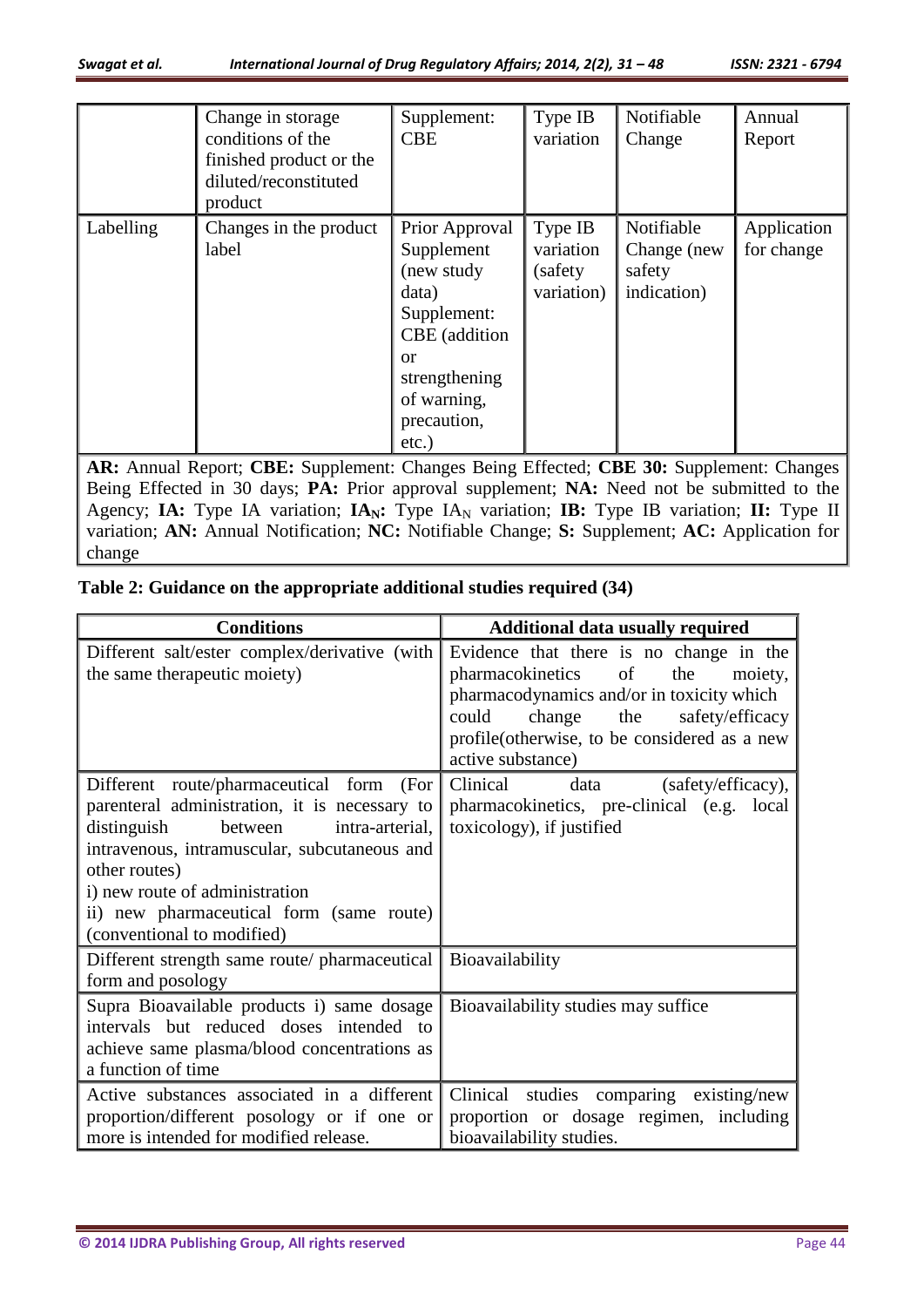## **Table 3: Environment for PLCM strategies in different countries for generics**

| <b>PLCM</b>                                                      | <b>US</b>                                                                                                                                                              | EU                                                                                                                                | Canada                                                                                                                                                                                                                                                                                                                  | <b>India</b>                                                                                                                                                                                                                                                                                                        |  |  |
|------------------------------------------------------------------|------------------------------------------------------------------------------------------------------------------------------------------------------------------------|-----------------------------------------------------------------------------------------------------------------------------------|-------------------------------------------------------------------------------------------------------------------------------------------------------------------------------------------------------------------------------------------------------------------------------------------------------------------------|---------------------------------------------------------------------------------------------------------------------------------------------------------------------------------------------------------------------------------------------------------------------------------------------------------------------|--|--|
| strategy                                                         | <b>Early Lifecycle Management</b>                                                                                                                                      |                                                                                                                                   |                                                                                                                                                                                                                                                                                                                         |                                                                                                                                                                                                                                                                                                                     |  |  |
| <b>Approach to</b>                                               | eCTD                                                                                                                                                                   | eCTD                                                                                                                              | eCTD                                                                                                                                                                                                                                                                                                                    | No such provision                                                                                                                                                                                                                                                                                                   |  |  |
| early                                                            |                                                                                                                                                                        |                                                                                                                                   |                                                                                                                                                                                                                                                                                                                         | yet                                                                                                                                                                                                                                                                                                                 |  |  |
| submission                                                       |                                                                                                                                                                        |                                                                                                                                   |                                                                                                                                                                                                                                                                                                                         |                                                                                                                                                                                                                                                                                                                     |  |  |
| <b>Approach to</b><br>quality                                    | QbD, QbR                                                                                                                                                               | QbD                                                                                                                               | QbD                                                                                                                                                                                                                                                                                                                     | No such provision<br>yet                                                                                                                                                                                                                                                                                            |  |  |
| submission                                                       |                                                                                                                                                                        |                                                                                                                                   |                                                                                                                                                                                                                                                                                                                         |                                                                                                                                                                                                                                                                                                                     |  |  |
| <b>Patent</b><br>litigation                                      | Due to patent<br>linkage, Para IV<br>filing generally<br>result in<br>infringement suit                                                                                | Due to Patent<br>linkage,<br>Notification of<br>generic<br>application to<br>patent holder<br>may lead to<br>infringement<br>suit | Due to patent<br>linkage, notice of<br>allegation generally<br>result in<br>infringement suit                                                                                                                                                                                                                           | No patent linkage;<br>patent disputes are<br>less frequent but<br>slowly increasing<br>based on<br>'patent<br>policing'                                                                                                                                                                                             |  |  |
|                                                                  |                                                                                                                                                                        | <b>Late Lifecycle Management</b>                                                                                                  |                                                                                                                                                                                                                                                                                                                         |                                                                                                                                                                                                                                                                                                                     |  |  |
| <b>Various post</b><br>approval<br>changes                       | Level 1: Annual<br>report<br>Level 2: CBE 30,0<br>Level 3: Prior<br>approval<br>supplement<br>Labelling changes<br>as per RLD:<br><b>Special</b><br>$Supplement - CBE$ | Type IA:<br>Variation<br>application<br>Type IB:<br>Variation<br>application<br>Type II:<br>Variation<br>application              | Quality Changes<br>Level I:<br>SNDS/SANDS<br>Level II: Notifiable<br>change<br>Level III: Annual<br>notification<br>Level IV: Record of<br>changes<br>Safety and Efficacy<br>changes<br>Level I:<br>SNDS/SANDS<br>Level II: 90 day<br>risk management<br>change, 120 day<br>change<br>Level III: Annual<br>notification | Not mentioned.<br>For imported -<br>Biological<br>product:<br>Level I:<br>Supplements<br>Level II:<br>Notifiable change<br>Level III: Annual<br>notification<br>Non-biological<br>product:<br>Minor change or<br>modification:<br>notification<br>Major change or<br>modification:<br><b>Subsequent New</b><br>Drug |  |  |
| <b>Modification</b><br>in the drug<br>product                    | Improved generics,<br>505(b)(2)<br>application                                                                                                                         | Hybrid<br>application                                                                                                             | SNDS/SANDS                                                                                                                                                                                                                                                                                                              | No description                                                                                                                                                                                                                                                                                                      |  |  |
| <b>Collaboration</b><br>with the<br>branded drug<br>manufacturer | Well accepted                                                                                                                                                          | Well accepted                                                                                                                     | Well accepted                                                                                                                                                                                                                                                                                                           | Well accepted                                                                                                                                                                                                                                                                                                       |  |  |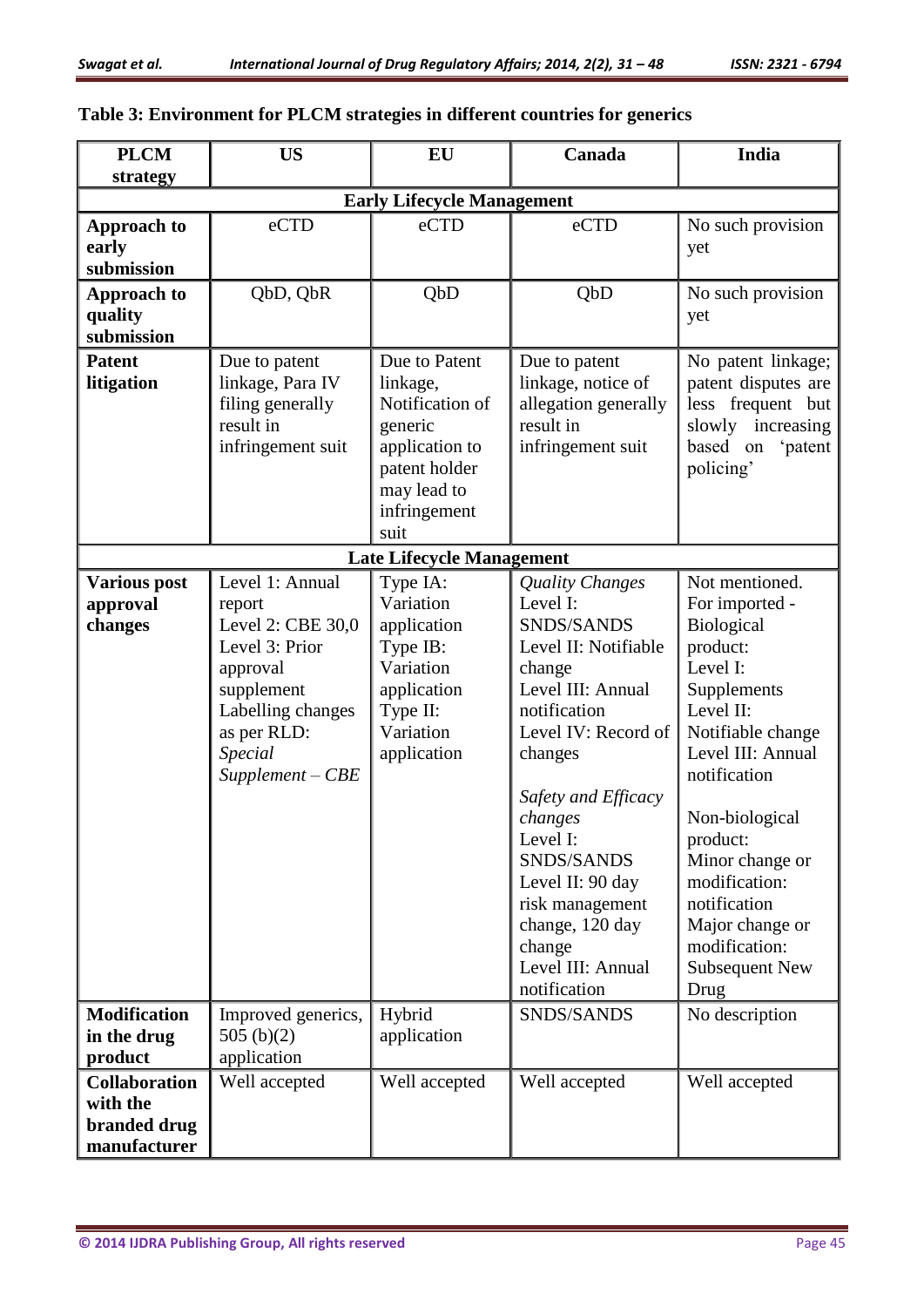### **CONCLUSION**

There has been a misconception that PLCM is a tool to prevent/delay generic competition and cannot be applied to generics. In fact, PLCM is a tool to manage product related intellectual capital and that 'product' (generic). In US, most of the PLCM strategies are well accepted. The provision of 180-day marketing exclusivity, QbR for generics and submission of improved generics through unique 505 (b) (2) pathway are a few examples to reveal that US is equally concerned for growth of generic drug market. The PLCM strategies can be applied with equal ease in EU as well. However, the national regulations may complicate the circumstances. Canada also provides a good platform for PLCM application over generic drugs. However, India a hub of generic market does not contain the word 'generic' in its legislation. Hence, scope for PLCM application is not very promising. However, the authorized generics market and M&As with foreign pharmaceutical firms and distributers is the other side of coin and possibility for PLCM application is not over here.

#### **ACKNOWLEDGEMENT**

I take this opportunity to express my deep sense of gratitude to Dr. H Dureja for his encouragement, guidance and inspiration.

#### **CONFLICT OF INTEREST**

Author declares that there are no conflict of interest.

#### **REFERENCES**

- 1. Carter JC. Developing a Generic Drug Product; Carter pharmaceutical consulting [Internet]. 2006 [cited 2014 January 23]. Available from: http://www.carterpharmaceuticalconsulting.com/arti cles/developing-a-generic-drug-product.html
- 2. FDA. Quality by Design for ANDAs: An Example for Modified Release Dosage Forms; [Internet]. FDA; 2011 [cited 2014 Jan 26]. Available from: http://www.fda.gov/downloads/Drugs/Development ApprovalProcess/HowDrugsareDevelopedandAppro ved/ApprovalApplications/AbbreviatedNewDrugAp plicationANDAGenerics/ UC M286595.
- 3. The five myths of generic competition [Internet]. Thomson reuters; 2009 [cited 2014 Jan 30]. Available from: http://thomsonreuters.com/content/science/pdf/ls/ph arma/generic/myths.
- 4. Zannou EA, Li P, Tong W. Product Lifecycle Management (LCM). Developing Solid Oral Dosage Forms: Pharmaceutical Theory and Practice. 1<sup>st</sup> ed. USA: Academic Press; 2009. P. 911-20
- 5. Why Quality by Design? [Internet]. Ceruleanllc; 2008 [cited 2014 Feb 15]. Available from: http://www.ceruleanllc.com/wpcontent/articles/eRep ort\_QbD\_Executive\_Guide\_CERULEAN.pdf.
- 6. Question-Based Review (QbR) for Generic Drugs An Enhanced Pharmaceutical Quality Assessment System [Internet].FDA; 2009 [cited 2014 Feb 23]. Available from: http://www.fda.gov/Drugs/DevelopmentApprovalPr ocess/HowDrugsareDevelopedandApproved/Appro valApplications/AbbreviatedNewDrugApplicationA NDAGenerics/ucm120973.htm
- 7. Alasandro, M., Gentry, A., Choudhury, D., Baertschi, S., Zahn, M. Global Stabitliy Workshop Summaries [Internet]. Pharmalytik; 2007 [cited 2014 March 7]. Available from: http://pharmalytik.com/images/stories/PDF/stability %20workshop%20summary%20highlights\_12sep07 .pdf
- 8. Kvesic DZ. Product Lifecycle Management: Marketing Strategies for the Pharmaceutical Industry. Journal of Medical Marketing: Device, Diagnostic and Pharmaceutical Marketing. 2008; 8: 293-302.
- 9. Federal Food, Drug, and Cosmetic Act, 21 USC §355 [U.S. Code›](http://www.law.cornell.edu/uscode/text) [Title 21›](http://www.law.cornell.edu/uscode/text/21) [Chapter 9›](http://www.law.cornell.edu/uscode/text/21/chapter-9) [Subchapter V›](http://www.law.cornell.edu/uscode/text/21/chapter-9/subchapter-V) Part A> [Internet]. Cornell University; 2014 [cited] 2014 May 9]. Available from: http://www.law.cornell.edu/uscode/text/21/355.
- 10. Pinco RG, Binzak BA. Pioneer and Generic Drugs: Balance between Product Life Cycle Extensions and Anticompetitive Behavior. In: Berry IR. The Pharmaceutical Regulatory Process. New York: Marcel Dekker; 2005. P. 257-322.
- 11. Lamote A, L'Ecluse P, Longeval C. Generic entry a challenge to traditional EU competition law [Internet]. Practical Law; 2010 Nov [cited 2014 March 8]. Available from: http://ipandit.practicallaw.com/8-500-7752? source= relatedcontent.
- 12. Pharmaceutical Sector Inquiry: Preliminary Report; [Internet]. European Commission; 2008 [cited 2014 March 11]. Available from: http://ec.europa.eu/competition/sectors/pharmaceuti cals/inquiry/preliminary\_report.pdf.
- 13. Coles JE, DeGagné J. Canadian Patent Litigation as Part of a Global Enforcement Regime [Internet]. American Intellectual Property Law Association; 2010 [cited 2014 March 12]. Available from: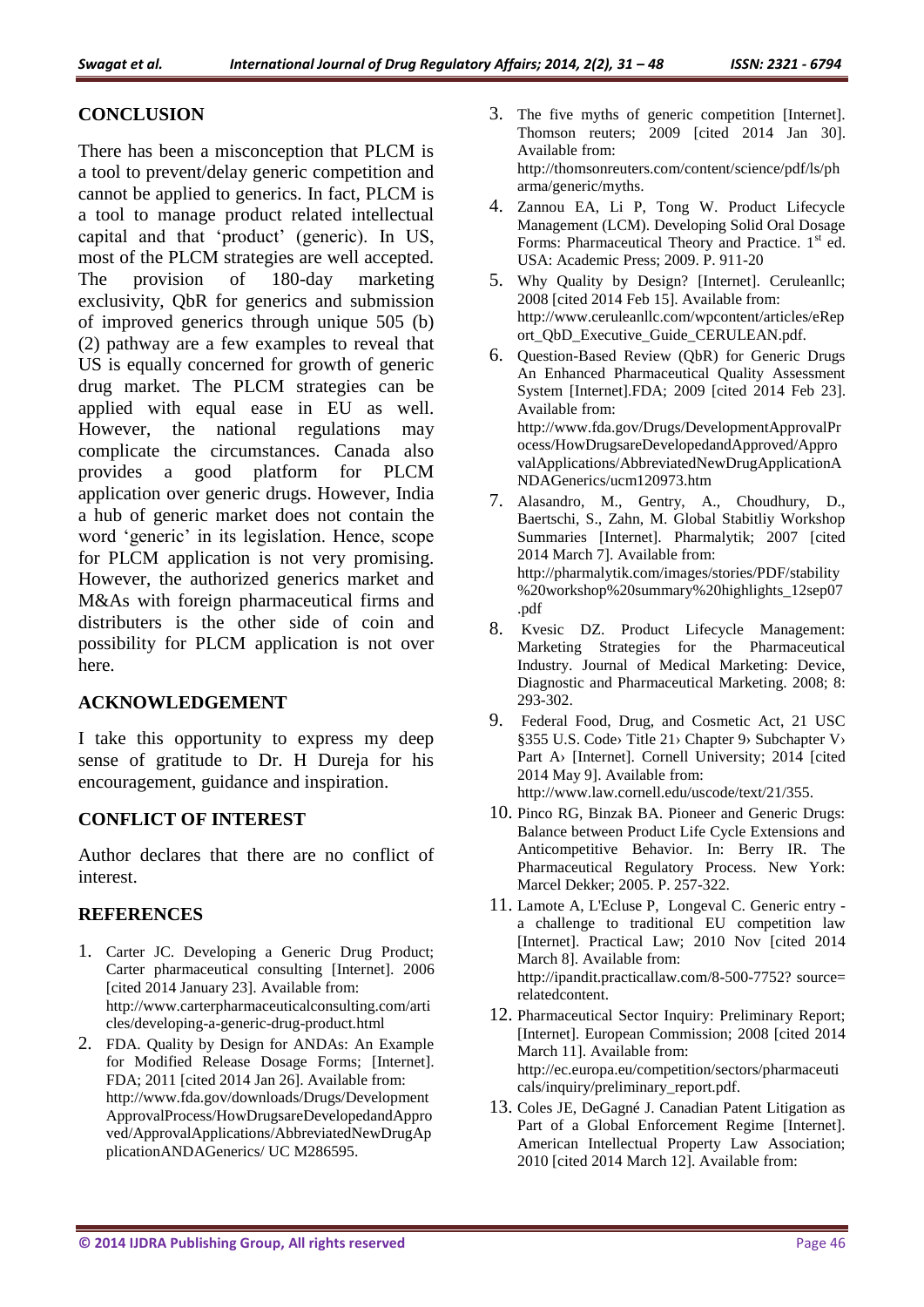http://www.aipla.org/learningcenter/library/papers/S M/2010-Spring-Meeting-Speaker-Materials/ Documents/ED\_2010\_SM\_DeGagne\_PPR.pdf.

- 14. Mittal A. Patent Linkage in India: Current Scenario and Need for Deliberation. Journal of Intelectual Property Rights. 2010; 15(3): 187-96.
- 15. Agarwal AK. Whither Patent Litigation in India? [Internet]. Indian Institute Of Management Ahmedabad; 2011 [cited 2014 March 15]. Available from:

http://www.iimahd.ernet.in /assets/snippets/ working paperpdf /3119363442011-03-05.pdf.

- 16. Guidance for Industry: Immediate Release Solid Oral Dosage Forms Scale-Up and Post approval Changes: Chemistry, Manufacturing, and Controls, In Vitro Dissolution Testing, and In Vivo Bioequivalence Documentation [Internet]. FDA; 1995 [ cited 2014 March 30]. Available from: http://www.fda.gov /downloads/Drugs /Guidanc eComplianceRegulatoryInformation/Guidances/ucm 070636.
- 17. Guidance for Industry: Revising ANDA Labelling Following Revision of the RLD Labelling [Internet]. FDA; 2010 [cited 2014 March 26]. Available from: http://www.fda.gov/downloads/Drugs/GuidanceCo mpliance RegulatoryInformation/Guidances /UCM0 72891
- 18. Guideline on the details of the various categories of variations to the terms of marketing authorisations for medicinal products for human use and veterinary medicinal products [Internet]. European Commission; 2008 [cited 2014 March 27]. Available from:

http://ec.europa.eu/health/files/betterreg/pharmacos/ classification \_guideline \_adopted.

- 19. Commission Regulation (EC) No 1234/2008 concerning the examination of variations to the terms of marketing authorisations for medicinal products for human use and veterinary medicinal products [Internet]. European Commission; 2008 [cited 2014 March 28]. Available from: http://eurlex.europa.eu/LexUriServ/LexUriServ.do? uri=OJ:L:2008:334:0007:0024:en:PDF
- 20. Guidance Document: Post-Notice of Compliance (NOC) Changes - Quality Guidance Appendix 1 for Human Pharmaceuticals [Internet]. Health Canada; 2011 [cited 2014 April 2].Available from: http://www.hc-sc.gc.ca/.
- 21. Guidance for Industry: Post approval changes in biological products: Quality safety and Efficacy Documents. [Internet]. CDSCO; 2014 [cited 2014 Apr 2]. Available from:

http://cdsco.nic.in/CDSCO-GuidanceFor Industry.

22. Guidance For Industry on Preparation of Common Technical Document for Import/Manufacture and Marketing Approval of New Drugs for Human Use (New Drug Application - NDA); [Internet]. CDSCO; 2010 [cited 2014 April 2]. Available from:

http://cdsco.nic.in/CTD\_Guidance%20-Final.pdf.

- 23. The Drugs and Cosmetics Act, 1940. Part XA. Import or manufacture of new drug for clinical trials or marketing. Rule 122A. Application for permission to import new Drug [Internet]. dbtbiosafety [cited 2014 May 26], available from: http://dbtbiosafety.nic.in/act/schedule\_y.pdf.
- 24. Kumar M, Jethwani H. The 505(b)(2) Drug Development Pathway: When and How to Take Advantage of a Unique American Regulatory Pathway [Internet]. Regulatory focus; 2010 [cited 2014 April 30]. Available from: http://www.amarexcro.com/articles/docs/RAPS\_Foc us\_505b2\_Apr2010.pdf
- 25. Guidance for Industry: Applications Covered by Section 505(b)(2) [Internet]. FDA; 1999 [cited 2014 April 14]. Available from: http://www.fda.gov/downloads/Drugs/GuidanceCo mplianceRegulatoryInformation/Guidances/ucm079 345.pdf.
- 26. Notice to Applicants: Volume 2A: Procedures for marketing authorisation, Chapter 1, Market Authorisation [Internet]. European commission; 2005 [cited 2014 April 28]. Available from: http://ec.europa.eu/health/files/eudralex/vol-2/a/vol2a\_chap1\_2005-11\_en.pdf.
- 27. Notice to Applicants: Volume 2A, Procedures for marketing authorisation, Chapter 1, Market Authorisation [Internet]. European commission; 2005 [cited 2014 April 22]. Available from: http://ec.europa.eu/health/files/eudralex/vol- $2/a$ /vol $2a$  chap1  $2005-11$  en.pdf.
- 28. Progressive Licensing Project [Internet]. Health Canada; 2012 [cited 2014 May 9]. Available from: http://www.hc-sc.gc.ca/dhp-mps/homologationlicensing/develop/proglic\_homprog\_qual\_top2 eng.php.
- 29. The Drugs and Cosmetics Act, 1940. Part XA. Import or manufacture of new drug for clinical trials or marketing. Rule 122A. Application for permission to import new Drug [Internet]. [cited 2014 May 26] Available from: http://books.google.co.in/
- 30. Draft Guidance on Approval of Clinical Trial & New Drugs [Internet]. CDSCO; 2011 [cited 2012 May 30]. Available from: http://cdsco.nic.in/Guidance\_for\_New\_Drug\_Appro val-23.07.2011.pdf.
- 31. Cha M. Pharma-Biotech Alliances: A Case Study [Internet]. Harvard University; 2004 [cited 2014 May 23].Available from: http://leda.law.harvard.edu/leda/data/625/Cha\_redac ted.html
- 32. Federal Food, Drug, and Cosmetic Act, 21 USC §355 [Internet]. FDA; 2014 [cited 2014 May 25]. Available from: http://books.google.co.in/
- 33. Pinco RG, Binzak BA. Pioneer and Generic Drugs: Balance between Product Life Cycle Extensions and Anticompetitive Behaviour. In: Berry IR. The